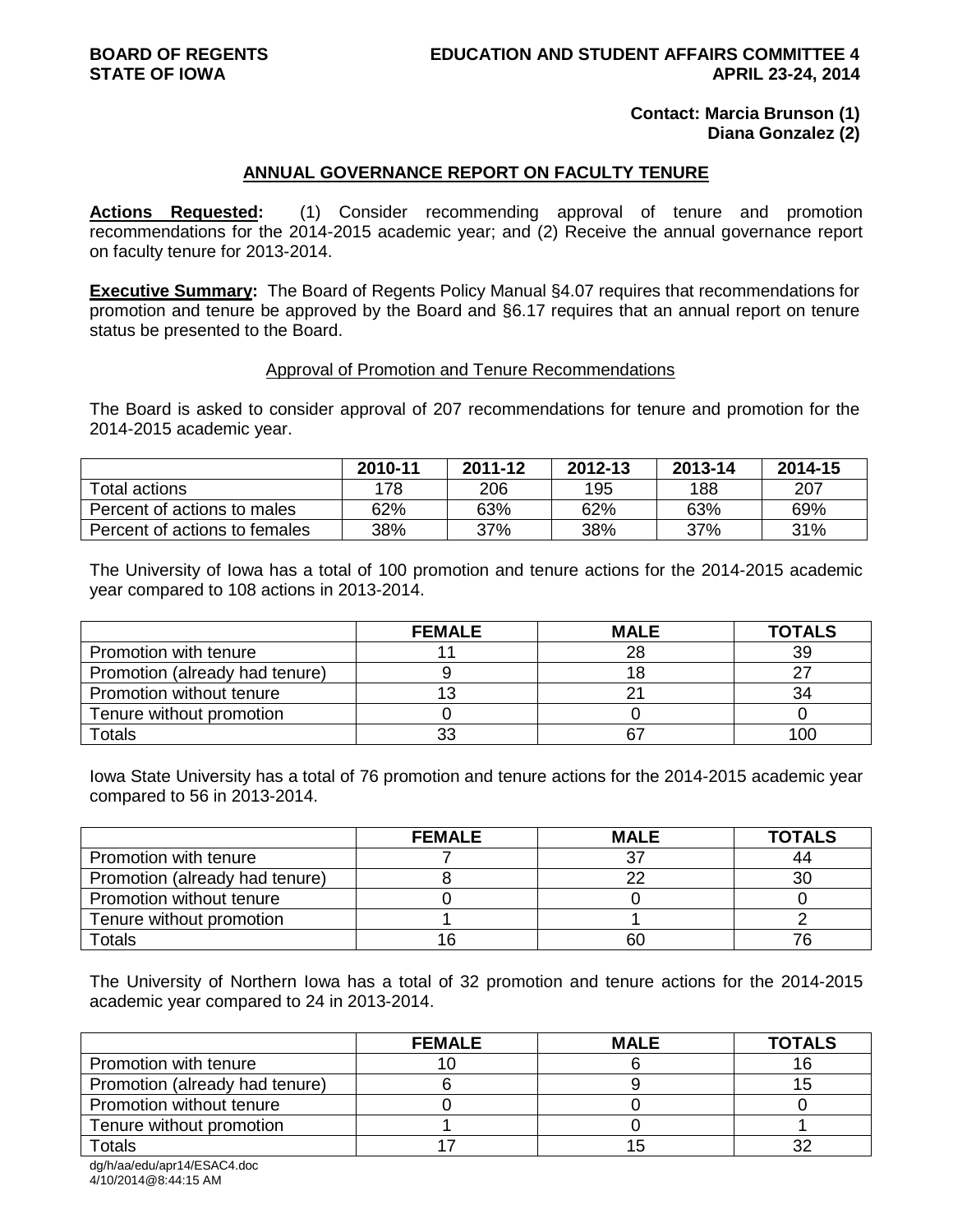# **Annual Report on Faculty Tenure – 2013-2014**

Total faculty. In 2013-2014, the total number of faculty members at the Regent universities was 5,728 $^2$ , an increase of 91 ( $+1.6\%$ ) from the prior year.

- **##** The number of tenured faculty was 2,705, a decrease of 25 (-0.9%) from the prior year.
- $\ddot{\mathbf{m}}$  The number of tenure-track faculty (TT) was 794, a decrease of 7 (-0.9%) from the prior year.
- The number of non-tenure-track faculty (NTT) was 2,229, an increase of 123 (+5.8%) from the prior year.



# **TABLE 1 TOTAL FACULTY AT THE REGENT UNIVERSITIES BY TENURE 2011-2012 to 2013-2014**

|              | <b>TENURED</b> | <b>TENURE-TRACK</b> | NON-TEN.-TRK. | <b>TOTAL</b> |
|--------------|----------------|---------------------|---------------|--------------|
| 2011-2012    |                |                     |               |              |
| <b>SUI</b>   | 1,249 (42.8%)  | 364 (12.5%)         | 1,305 (44.7%) | 2,919        |
| <b>ISU</b>   | 1,007 (57.1%)  | 286 (16.2%)         | 470 (26.7%)   | 1,763        |
| <b>UNI</b>   | 466 (56.0%)    | 127 (15.3%)         | 239 (28.7%)   | 832          |
| <b>TOTAL</b> | 2,722 (49.4%)  | 777 (14.1%)         | 2,015 (36.5%) | 5,514        |
| 2012-2013    |                |                     |               |              |
| <b>SUI</b>   | 1,249 (41.6%)  | 386 (12.8%)         | 1,372 (45.6%) | 3,007        |
| <b>ISU</b>   | 1,028 (55.8%)  | 303 (16.5%)         | 511 (27.7%)   | 1,842        |
| <b>UNI</b>   | 453 (57.5%)    | 112 (14.2%)         | 223 (28.3%)   | 788          |
| <b>TOTAL</b> | 2,730 (48.4%)  | 801 (14.2%)         | 2,106 (37.4%) | 5,637        |
| 2013-2014    |                |                     |               |              |
| <b>SUI</b>   | 1,243 (40.6%)  | $(12.4\%)$<br>381   | 1,440 (47.0%) | 3,064        |
| <b>ISU</b>   | 1,012 (54.3%)  | 294 (15.8%)         | 557 (29.9%)   | 1,863        |
| <b>UNI</b>   | 450 (56.2%)    | 119 (14.9%)         | 232 (28.9%)   | 801          |
| <b>TOTAL</b> | 2,705 (47.2%)  | 794 (13.9%)         | 2,229 (38.9%) | 5,728        |

<sup>&</sup>lt;sup>2</sup> In 2012-2013, the total number of faculty at the three universities was 7,961 and included 2,324 clinical or adjunct faculty members at SUI who did not receive a salary.

l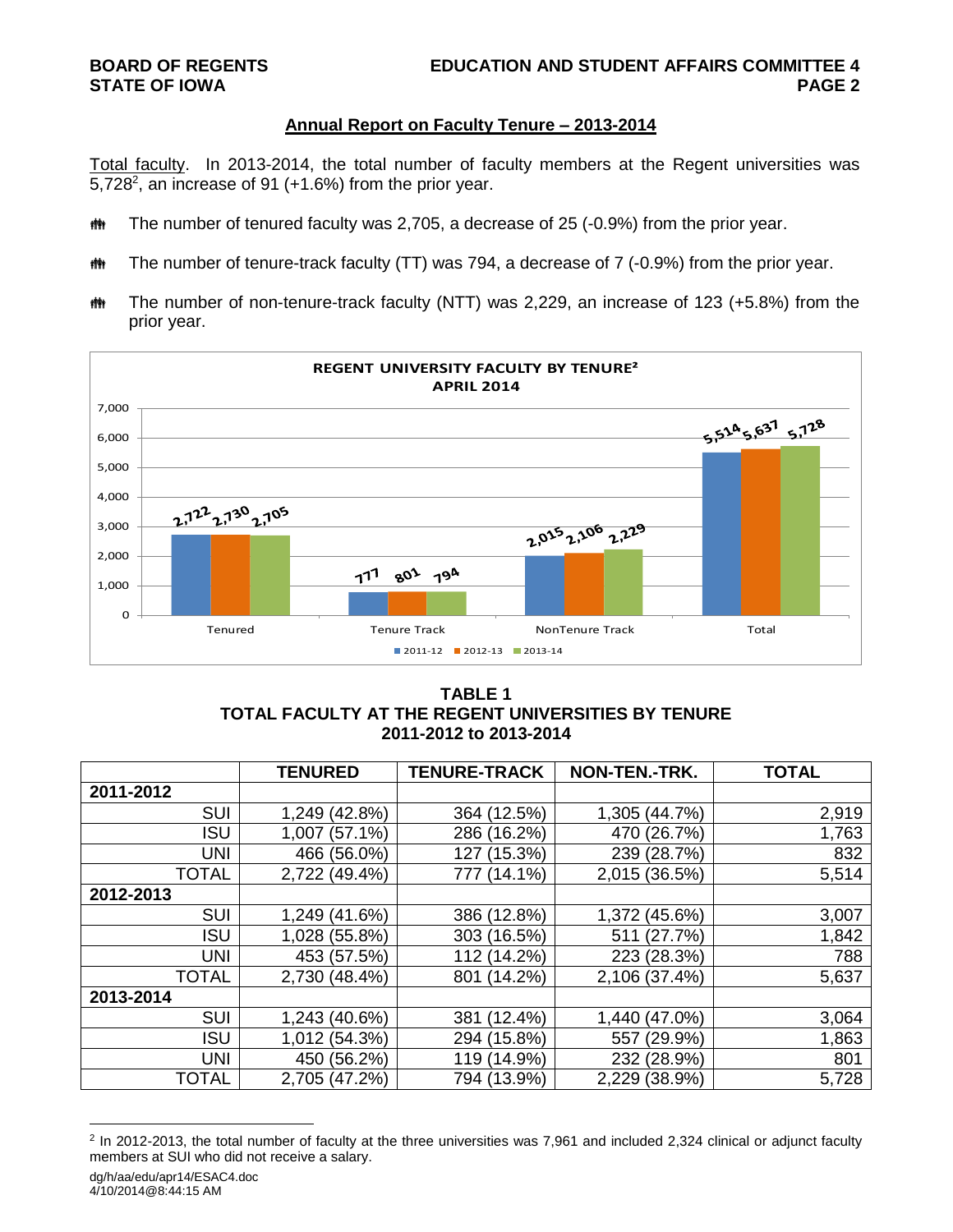# **BOARD OF REGENTS EDUCATION AND STUDENT AFFAIRS COMMITTEE 4 STATE OF IOWA PAGE 3**

Tenure-eligible faculty. In 2013-2014, the number of tenure-eligible faculty (includes tenured and tenure-track faculty) was 3,499, a decrease of 32 (-0.9%) from the prior year. More than 77% of the tenure-eligible faculty at the Regent universities is tenured.

|              | <b>TENURED</b> | <b>TENURE-TRACK</b> | <b>TOTAL</b> |
|--------------|----------------|---------------------|--------------|
| 2011-2012    |                |                     |              |
| <b>SUI</b>   | 1,249 (77.4%)  | 364 (22.6%)         | 1,613        |
| <b>ISU</b>   | 1,007 (77.9%)  | 286 (22.1%)         | 1,293        |
| <b>UNI</b>   | 466 (78.6%)    | 127 (21.4%)         | 593          |
| <b>TOTAL</b> | 2,722 (77.8%)  | 777 (22.2%)         | 3,499        |
| 2012-2013    |                |                     |              |
| <b>SUI</b>   | 1,249 (76.4%)  | 386 (23.6%)         | 1,635        |
| <b>ISU</b>   | 1,028 (77.2%)  | 303 (22.8%)         | 1,331        |
| <b>UNI</b>   | 453 (80.2%)    | 112 (19.8%)         | 565          |
| <b>TOTAL</b> | 2,730 (77.3%)  | 801 (22.7%)         | 3,531        |
| 2013-2014    |                |                     |              |
| SUI          | 1,243 (76.5%)  | 381 (23.5%)         | 1,624        |
| <b>ISU</b>   | 1,012 (77.5%)  | 294 (22.5%)         | 1,306        |
| <b>UNI</b>   | 450 (79.1%)    | 119 (20.9%)         | 569          |
| TOTAL        | 2,705 (77.3%)  | 794 (22.7%)         | 3,499        |

# **TABLE 2 TOTAL TENURE-ELIGIBLE FACULTY BY TENURE 2011-2012 to 2013-2014**

Tenure levels. There are no national standards regarding the appropriate levels of tenure. However, comprehensive analyses of tenure at the national level have concluded that an institution should provide close oversight when more than one-half to two-thirds of its faculty is on tenure appointments.

- **<sup>#\*</sup>** A conclusion by the *Commission on Academic Tenure<sup>3</sup>* was based on the assumption that "a larger proportion of tenured faculty is likely to curtail opportunities for the appointment and retention of younger faculty, with undesirable effects on institutional vitality…and to diminish opportunities for the recruitment and promotion of an increased number of women and members of minority groups."
- $\ddot{\mathbf{m}}$  In 2013-2014, there were a significant number of departments at the Regent institutions with 70% or more of their tenure-eligible faculty that were tenured.
	- $\Diamond$  At SUI, at least 70% of the tenure-eligible faculty is tenured in 69 out of 113 (61.1%) departments and in 10 of 12 (83.3%) Colleges - Business, Dentistry, Education, Engineering, Law, Liberal Arts and Sciences, Medicine, Nursing, Pharmacy, and Public Health.
	- $\Diamond$  At ISU, at least 70% of the tenure-eligible faculty is tenured in 49 out of 66 (74.2%) departments and in five of seven (71.4%) Colleges - Agriculture and Life Sciences, Design, Engineering, Liberal Arts and Sciences, and Veterinary Medicine, as well as the Library.
	- $\Diamond$  At UNI, at least 70% of the tenure-eligible faculty is tenured in 34 out of 38 (89.5%) departments and in all (100.0%) of the Colleges - Business Administration; Education; Humanities, Arts, and Sciences; and Social and Behavioral Sciences; as well as the Library.

 $\overline{a}$ <sup>3</sup> William Keast, 1973.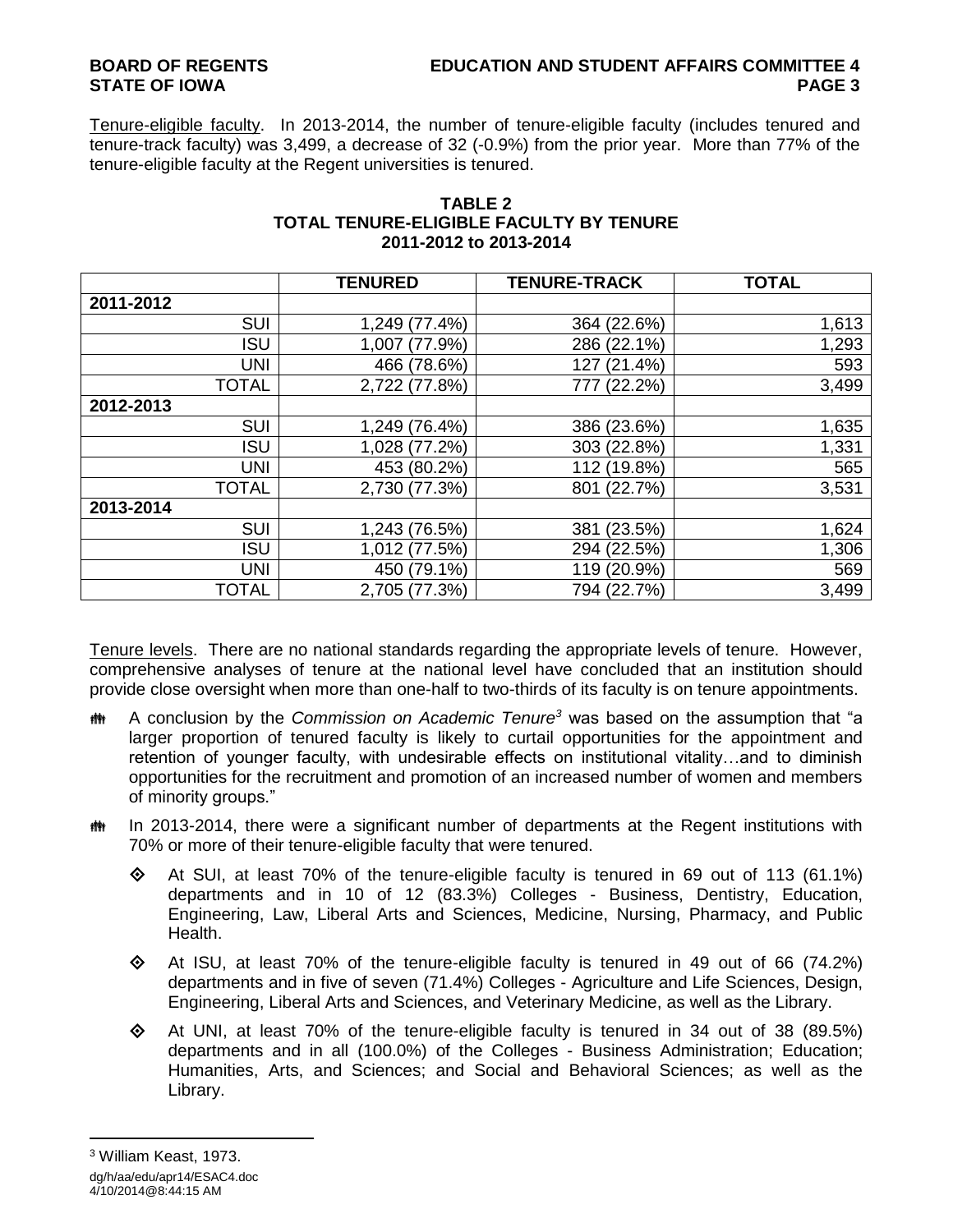Comparison to peer institutions. The data from the 2012-2013 AAUP Faculty Compensation Survey<sup>4</sup> for full-time faculty on a 9-10 month contract indicate that:

- th At SUI, the tenure rate<sup>5</sup> is 61.8%. At its peer institutions, the tenure rate range is 57.3% 78.1%; the median is 64.8% and the mean is 66.2%.
- $\text{m}$  At ISU, the tenure rate is 62.0%. At its peer institutions, the tenure rate range is 55.8% 75.0%; the median is 64.2% and the mean is 64.9%.
- $\ddot{\mathbf{m}}$  At UNI, the tenure rate is 77.2%. At its peer institutions, the tenure rate range is 58.7% 77.8%; the median is 72.9% and the mean is 70.2%.

# Tenure trends.

- **##** The number of grand total faculty has increased every year for the past 12 years.
- $\ddot{\mathbf{m}}$  During the past ten years, the average number of tenured faculty was 2,730 with a low of 2,719 (2010-2011) and a high of 2,762 (2009-2010). The median during the 10 year period was 2,748.
- the During the past ten years, the average number of tenure-track faculty was 833 with a low of 777 (2011-2012) and a high of 911 (2004-2005). The median during the ten year period was 853. The lowest number of tenure-track faculty during the past 15 years (777) occurred in 2011-2012.
- the There was an increase of eight (+1.2%) in the number of tenure-eligible minority faculty members in 2013-2014. During the past ten years, the average number of tenure-eligible minority faculty was 602 with a low of 531 (2004-2005) and a high of 660 (2013-2014) which is an all time high.
- $m$  There was an increase of six (+0.5%) in the number of tenure-eligible female faculty members. During the past ten years, the average number of tenure-eligible female faculty was 1,126 with a low of 1,053 (2004-2005) and a high of 1,186 (2013-2014) which is an all time high.
- **##** The largest percentage of total faculty by tenure status and gender continues to be tenured male faculty members.
- **##** The number of departments with 70% or more of tenure-eligible faculty who are tenured (152) increased by two (+1.3%) from the prior year; this represents 70% of the total number of departments at the Regent universities.
- the The total number of non-tenure track faculty increased again this year for the 14<sup>th</sup> straight year; it is the highest number (4,548)<sup>6</sup> during the past 22 years. The number of non-tenure-track faculty members represents more than 50% of the total faculty. The total number of non-tenure-track faculty includes 2,319 clinical or adjunct faculty at SUI who do not receive a salary.
- The majority of tenured and tenure-track faculty is employed on a full-time basis, while the majority of non-tenure-track faculty is employed on a part-time basis.

Board of Regents Strategic Plan. The Annual Faculty Tenure Report addresses the Board of Regents Strategic Plan priority of "educational excellence and impact" as well as Goal #8 – "Iowa's public universities and special schools shall be increasingly efficient and productive."

l

<sup>4</sup> The data do not include medical school faculty or librarians.

<sup>5</sup> The tenure rate is the proportion of tenured faculty members to all full-time faculty included in the base. <sup>6</sup> Includes both paid and unpaid faculty.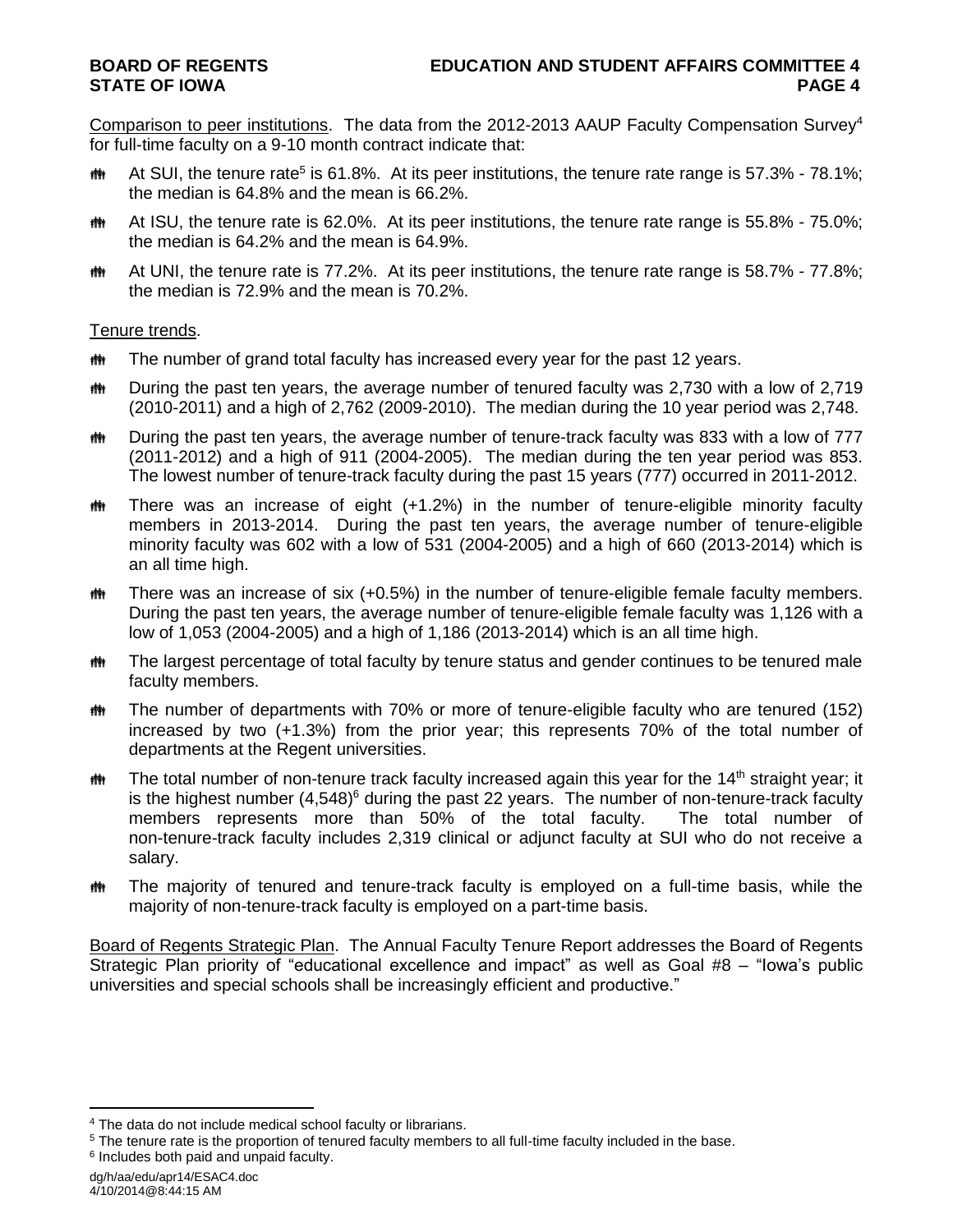# **Background:**

Definition of tenure.

- **##** Tenure is a contractual employment status under which faculty appointments are continued indefinitely. At most institutions, tenured faculty members are subject to dismissal only for cause or financial exigency.
- **##** Tenure is typically awarded to a faculty member in a tenure-track position who serves a probationary period that lasts approximately seven years. After a series of annual retention proceedings, the awarding of tenure requires an affirmative recommendation based on an extensive evaluation process that typically involves reviews by peers in the field and reviews at the departmental, college, and university levels. The third year review is especially critical.
- **##** Each year, the Board of Regents formally confers tenure upon individual faculty who are recommended for tenure by the universities.

Tenure by gender. In 2013-2014, the total number of female faculty members at the Regent universities was 2,307, an increase of 61 (+2.7%) from the prior year. The total number of male faculty members at the Regent universities was 3,421, an increase of 30 (+0.9%) from the prior year.

- $\ddot{\mathbf{m}}$  The number of tenured female faculty members was 830, an increase of nine (+1.1%); the number of tenure-track female faculty members was 356, a decrease of 13 (-3.5%); and the number of non-tenure-track female faculty members was 1,121, an increase of 65 (+6.2%) from the prior year.
- $m$  The number of tenured male faculty members was 1,875, a decrease of 34 (-1.8%); the number of tenure-track male faculty members was 438, an increase of six (+1.4%); and the number of non-tenure-track male faculty members was 1,108, an increase of 58 (5.5%) from the prior year.

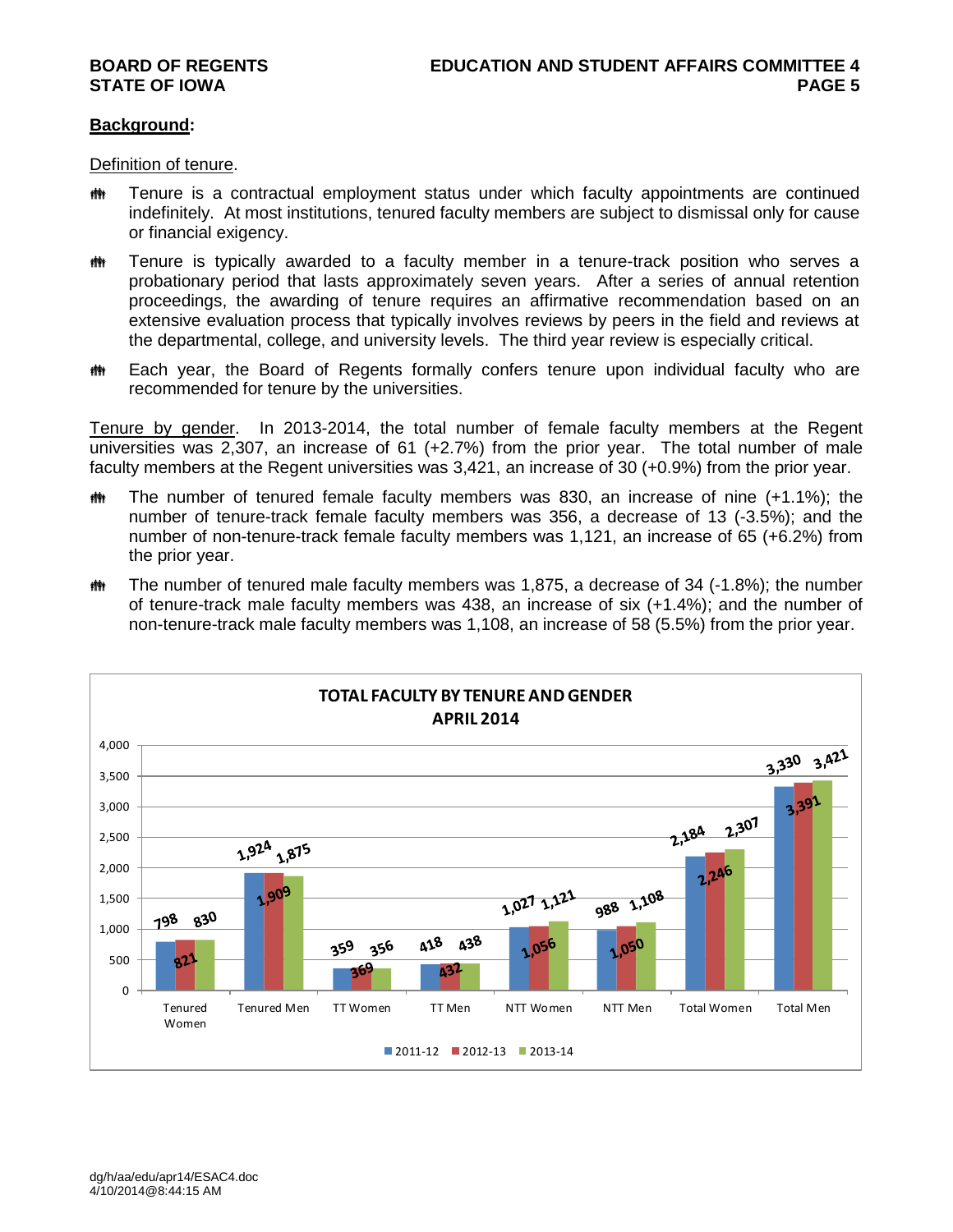|              | <b>TENURED</b> |            | <b>TENURE-TRACK</b> |           | <b>NON-TEN.-TRK</b> |            | <b>TOTAL</b> |         | <b>GRAND</b> |
|--------------|----------------|------------|---------------------|-----------|---------------------|------------|--------------|---------|--------------|
|              | Male           | Female     | Male                | Female    | Male                | Female     | Male         | Female  | <b>TOTAL</b> |
| <b>SUI</b>   | 874            | 369        | 221                 | 160       | 762                 | 678        | 1,857        | 1,207   | 3,064        |
|              | (28.5%)        | (12.0%)    | $(7.2\%)$           | $(5.2\%)$ | (24.9%)             | $(22.2\%)$ | (60.6%)      | (39.4%) |              |
| <b>ISU</b>   | 730            | 282        | 170                 | 124       | 248                 | 309        | 1,148        | 715     | 1,863        |
|              | (39.2%)        | $(15.1\%)$ | $(9.1\%)$           | (6.7%)    | (13.3%)             | (16.6%)    | (61.6%)      | (38.4%) |              |
| <b>UNI</b>   | 271            | 179        | 47                  | 72        | 98                  | 134        | 416          | 385     | 801          |
|              | $(33.9\%)$     | (22.3%)    | (5.9%)              | $(9.0\%)$ | $(12.2\%)$          | (16.7%)    | (51.9%)      | (48.1%) |              |
| <b>TOTAL</b> | 1,875          | 830        | 438                 | 356       | 1.108               | 1,121      | 3.421        | 2,307   | 5,728        |
|              | (32.7%)        | (14.5%)    | (7.6%)              | $(6.2\%)$ | (19.4%)             | (19.6%)    | (59.7%)      | (40.3%) |              |

### **TABLE 3 TOTAL FACULTY AT THE REGENT UNIVERSITIES BY TENURE AND GENDER 2013-2014**

 The number of tenure-eligible male faculty members was 2,313, a decrease of 30 (-1.3%) and the number of tenure-eligible female faculty members was 1,186, a decrease of four (-0.3%) from the prior year. Tenured female faculty members represent 23.7% of the tenure-eligible faculty at the Regent universities.

|              | <b>TENURED</b> |         | <b>TENURE-TRACK</b> |            | <b>TOTAL</b> | <b>GRAND</b> |              |
|--------------|----------------|---------|---------------------|------------|--------------|--------------|--------------|
|              | Male           | Female  | Male                | Female     | Male         | Female       | <b>TOTAL</b> |
| <b>SUI</b>   | 874            | 369     | 221                 | 160        | 1,095        | 529          | 1,624        |
|              | $(53.8\%)$     | (22.7%) | (13.6%)             | $(9.9\%)$  | (67.4%)      | (32.6%)      |              |
| <b>ISU</b>   | 730            | 282     | 170                 | 124        | 900          | 406          | 1,306        |
|              | $(55.9\%)$     | (21.6%) | $(13.0\%)$          | $(9.5\%)$  | (68.9%)      | $(31.1\%)$   |              |
| <b>UNI</b>   | 271            | 179     | 47                  | 72         | 318          | 251          | 569          |
|              | (47.5%)        | (31.5%) | (8.3%)              | (12.7%)    | $(55.9\%)$   | $(44.1\%)$   |              |
| <b>TOTAL</b> | 1,875          | 830     | 438                 | 356        | 2,313        | 1,186        | 3,499        |
|              | (53.6%)        | (23.7%) | (12.5%)             | $(10.2\%)$ | $(66.1\%)$   | (33.9%)      |              |

# **TABLE 4 TOTAL TENURE-ELIGIBLE FACULTY BY TENURE AND GENDER 2013-2014**

Tenure by race/ethnicity. In 2013-2014, the total number of minority faculty members at the Regent universities was 936, an increase of 30 (+3.3%) from the prior year. The total number of non-minority faculty members at the Regent universities was 4,792, an increase of 61 (+1.3%) from the prior year.

- $m$  The number of tenured minority faculty members was 466, an increase of 11 (+2.4%); the number of tenure-track minority faculty members was 194, a decrease of three (-1.5%); and the number of non-tenure-track minority faculty members was 276, an increase of 22 (+8.7%) from the prior year.
- $m$  The number of tenured non-minority faculty members was 2,239, a decrease of 36 (-1.6%); the number of tenure-track non-minority faculty members was 600, a decrease of four (-0.7%); and the number of non-tenure-track non-minority faculty members was 1,953, an increase of 101 (+5.5%) from the prior year.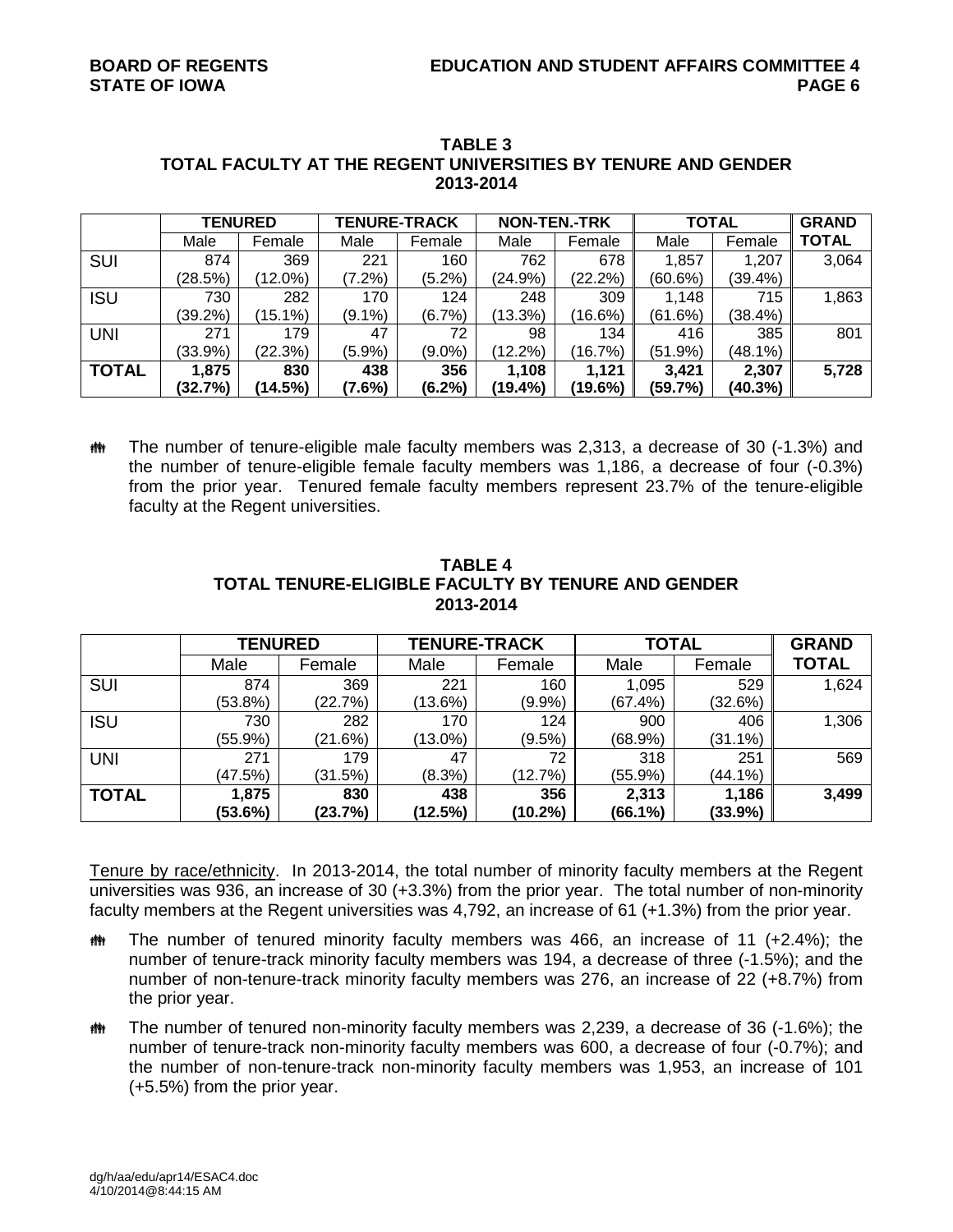# **BOARD OF REGENTS EDUCATION AND STUDENT AFFAIRS COMMITTEE 4 STATE OF IOWA PAGE 7**



**TABLE 5 TOTAL FACULTY AT THE REGENT UNIVERSITIES BY TENURE AND RACE/ETHNICITY 2013-2014**

|              | <b>TENURED</b> |            | <b>TENURE-TRACK</b> |           | <b>NON-TEN.-TRK</b> |           | <b>TOTAL</b>  |            | <b>GRAND</b><br><b>TOTAL</b> |
|--------------|----------------|------------|---------------------|-----------|---------------------|-----------|---------------|------------|------------------------------|
|              | <b>NonMin</b>  | Min        | <b>NonMin</b>       | Min       | <b>NonMin</b>       | Min       | <b>NonMin</b> | Min        |                              |
| SUI          | 1,049          | 194        | 291                 | 90        | 1,270               | 170       | 2,610         | 454        | 3,064                        |
|              | $(34.2\%)$     | (6.3%)     | (9.5%)              | (2.9%     | (41.5%)             | $(5.6\%)$ | (85.2%)       | (14.8%)    |                              |
| <b>ISU</b>   | 800            | 212        | 212                 | 82        | 475                 | 82        | 1,487         | 376        | 1,863                        |
|              | (42.9%)        | $(11.4\%)$ | $(11.4\%)$          | $(4.4\%)$ | (25.5%)             | (4.4%)    | (79.8%)       | (20.2%)    |                              |
| <b>UNI</b>   | 390            | 60         | 97                  | 22        | 208                 | 24        | 695           | 106        | 801                          |
|              | (48.7%)        | (7.5%)     | (12.1%)             | (2.7%)    | (26.0%)             | $(3.0\%)$ | (86.8%)       | $(13.2\%)$ |                              |
| <b>TOTAL</b> | 2,239          | 466        | 600                 | 194       | 1,953               | 276       | 4,792         | 936        | 5,728                        |
|              | (39.1%)        | $(8.1\%)$  | (10.5%)             | $(3.4\%)$ | (34.1%)             | (4.8%)    | (83.7%)       | (16.3%)    |                              |

**##** The number of tenure-eligible minority faculty members was 660, an increase of eight (+1.2%) and the number of tenure-eligible non-minority faculty members was 2,839, a decrease of 42 (-1.5%) from the prior year. Tenured minority faculty members represent 13.3% of the tenure-eligible faculty at the Regent universities.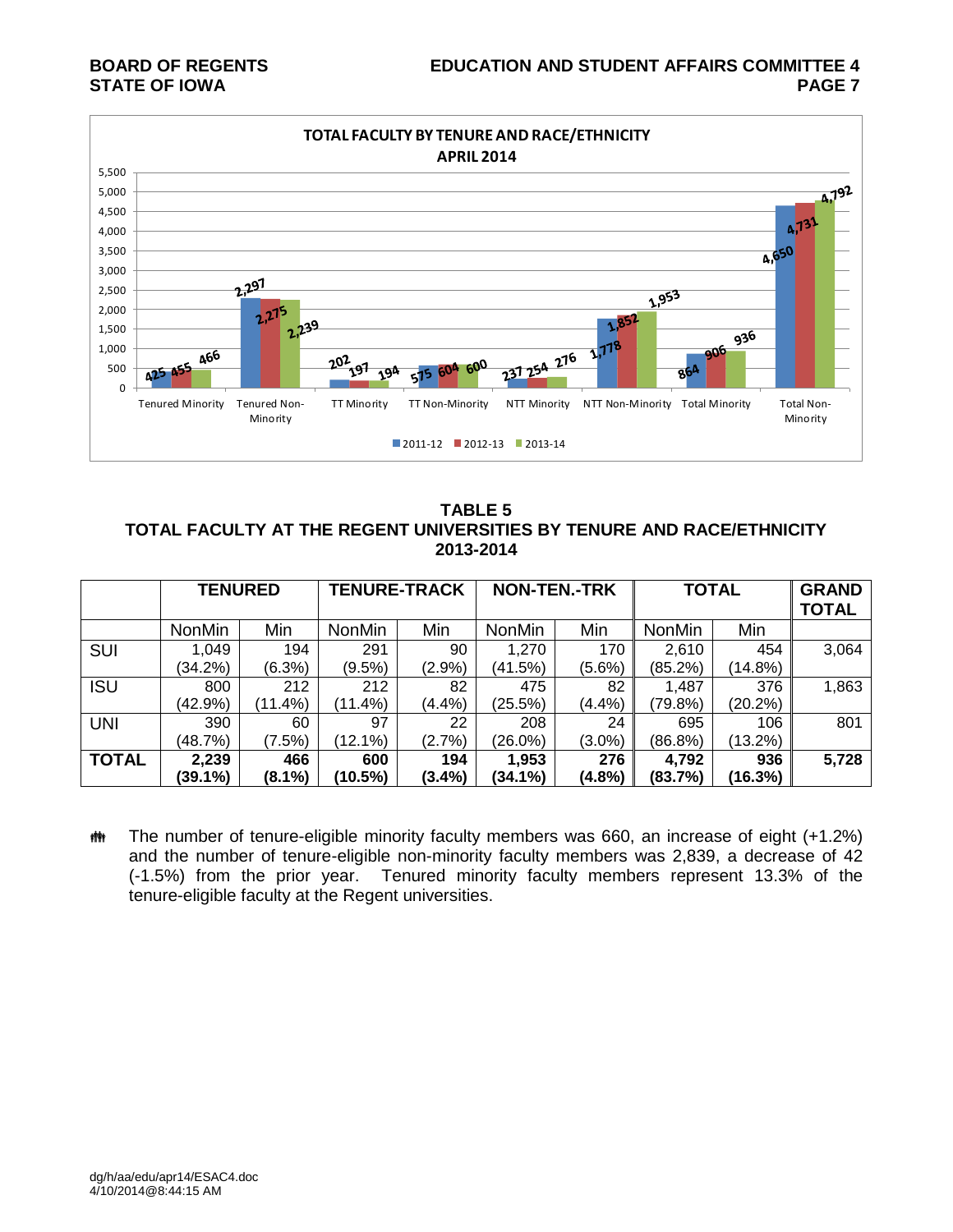|              | <b>TENURED</b> |            | <b>TENURE-TRACK</b> |           | <b>TOTAL</b> | <b>GRAND</b> |              |
|--------------|----------------|------------|---------------------|-----------|--------------|--------------|--------------|
|              | Non-Min        | Min        | Non-Min             | Min       | Non-Min      | Min          | <b>TOTAL</b> |
| <b>SUI</b>   | 1,049          | 194        | 291                 | 90        | 1,340        | 284          | 1,624        |
|              | (64.6%)        | (12.0%)    | $(17.9\%)$          | $(5.5\%)$ | (82.5%)      | (17.5%)      |              |
| <b>ISU</b>   | 800            | 212        | 212                 | 82        | 1,012        | 294          | 1,306        |
|              | (61.3%)        | $(16.2\%)$ | (16.2%)             | (6.3%)    | (77.5%)      | (22.5%)      |              |
| <b>UNI</b>   | 390            | 60         | 97                  | 22        | 487          | 82           | 569          |
|              | (68.6%)        | $(10.5\%)$ | (17.0%)             | (3.9%)    | $(85.6\%)$   | $(14.4\%)$   |              |
| <b>TOTAL</b> | 2,239          | 466        | 600                 | 194       | 2,839        | 660          | 3,499        |
|              | (64.0%)        | (13.3%)    | $(17.1\%)$          | $(5.6\%)$ | $(81.1\%)$   | (18.9%)      |              |

### **TABLE 6 TOTAL TENURE-ELIGIBLE FACULTY BY TENURE AND RACE/ETHNICITY 2013-2014**

# Availability of tenure.

- The availability of tenure and its application through a well-designed and effective system of academic peer review plays a critical role in a university's competitive ability to attract and retain talented, productive teachers-scholars.
- **##** Most colleges and universities in the U.S. offer some form of tenured employment for faculty. The Regent universities' tenure policies, which have been approved by the Board, guide the awarding of tenure.
- **##** Tenure is frequently invoked as an essential protection of academic freedom. Academic freedom is a fundamental principle of higher education that is intended to ensure the integrity of research and the curriculum.

# Post-tenure review and faculty vitality.

- $m$  Teaching is fundamental to the mission of the Regent universities and the evaluation of teaching effectiveness is crucial to a tenure decision. Student and faculty peer evaluations are significant components of determining teaching effectiveness.
- **##** The institutions offer a variety of programs, including professional development assignments, travel support for participation in academic conferences, teaching support centers, summer research grants, and technology enhancement opportunities to maintain and enhance faculty vitality.
- **##** The three Regent universities have implemented post-tenure review policies. Some of the results of the reviews have included recommendations for professional development assignments, revised portfolios that increase a faculty member's effort in an area of strength, new position responsibility statements which provide greater alignment of faculty members' efforts with department goals, and plans for phased retirement.

Attachments A-C include summaries of institutional policies and issues on tenure and post-tenure review.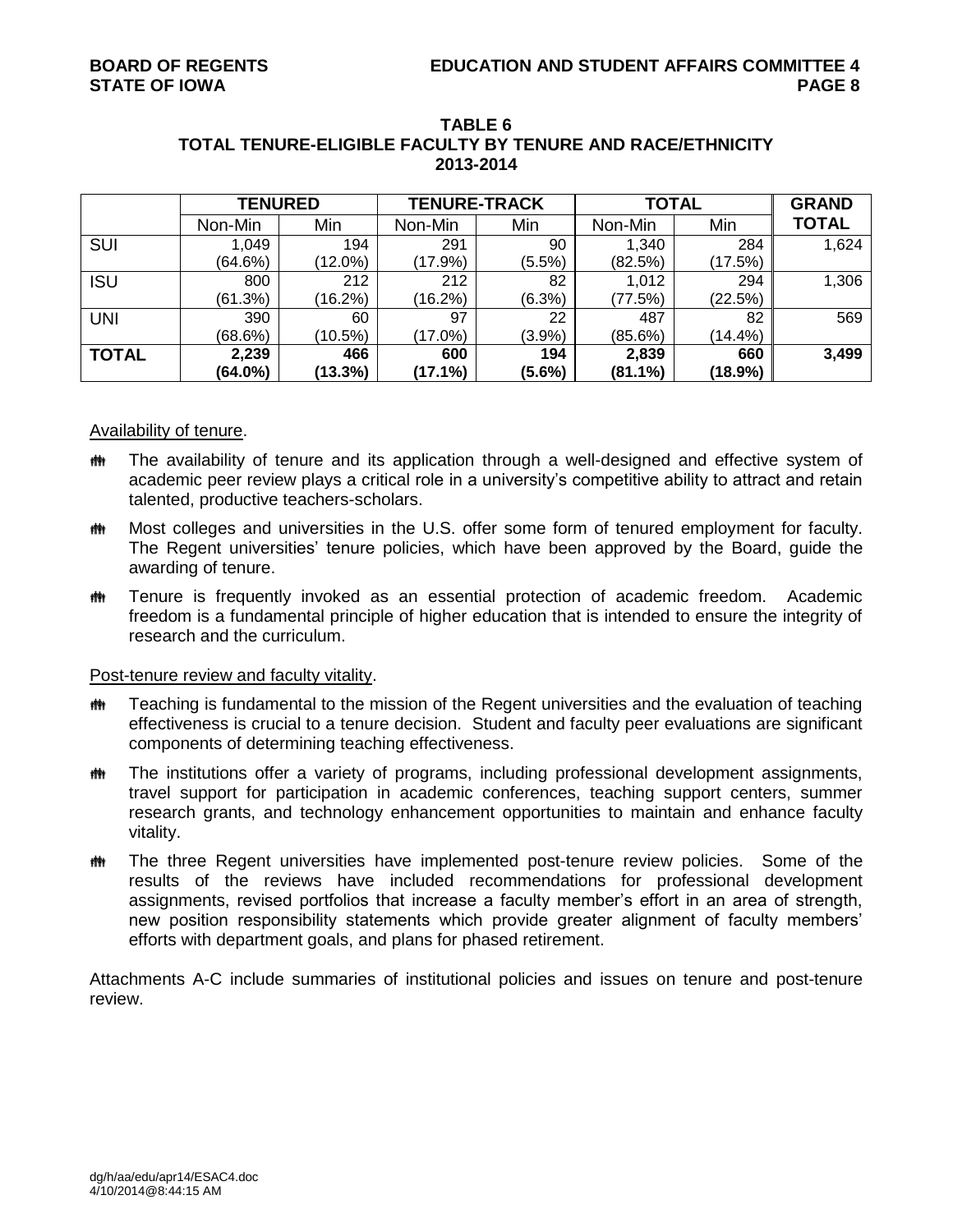# **UNIVERSITY OF IOWA**

#### **Policies and Procedures Relating to Tenure**

The "Procedures for Tenure and Promotion Decision-Making" are used by all academic units of the University to ensure that the decision to grant tenure is based on systematic evaluation and documentation of faculty members' teaching effectiveness, scholarship, and service contributions. University policy also states that each academic unit may develop a statement of policies and procedures to be used by that unit for faculty appointments, evaluations, and promotions that supplements the general University policies and procedures.

### **Evaluation of Instructional Performance**

Evaluation of teaching effectiveness is a critical part of the tenure decision because teaching is fundamental to the mission of the University. University policy specifies that only after a faculty member's teaching effectiveness has been determined should that faculty member's scholarly and professional contributions be evaluated.

Methods used to evaluate teaching include assessments by both students and faculty peers. There is a variety of methods used to assess student experiences in the classroom. Many academic units use a standard questionnaire that is compiled and scored by the University Evaluation and Examination Service (EES). During the 2012-2013 fall and spring semesters, EES processed 173,887 student opinion forms administered in 4,974 classes. These numbers represent conservative estimates of student input because many units process their evaluation instruments and obtain student views through other assessment tools. Student identities are kept confidential; faculty members are provided the results of their students' evaluations.

The "Procedural Guidelines for Tenure and Promotion Decision-Making" require colleges to develop processes for peer review of faculty teaching. Colleges require peer evaluation of classroom teaching and a review of written and electronic course materials by senior faculty members. College guidelines for peer review of teaching are tailored to the different types of teaching in the college, including large classroom, small seminar or laboratory teaching, and clinical teaching. The student and peer evaluations provide substantial information to help faculty members improve their teaching and help senior faculty members and administrators to make promotion and tenure decisions.

An important resource for faculty seeking to improve their teaching is the University of Iowa Center for Teaching which offers group workshops, individual assessments and assistance, and other learning opportunities for faculty members, graduate teaching assistants, and others on campus. The Associate Provost for Undergraduate Education also supports the Student Learning Outcomes Assessment program. The program hosts the Iowa Outcomes Assessment website, which is designed to help faculty and departments demonstrate what students are learning in their programs, with an objective to help maintain program excellence and to prioritize areas for program development. The website serves as a portal to resources on designing and learning from assessments and links to several University of Iowa Reports on Student Learning and Experience.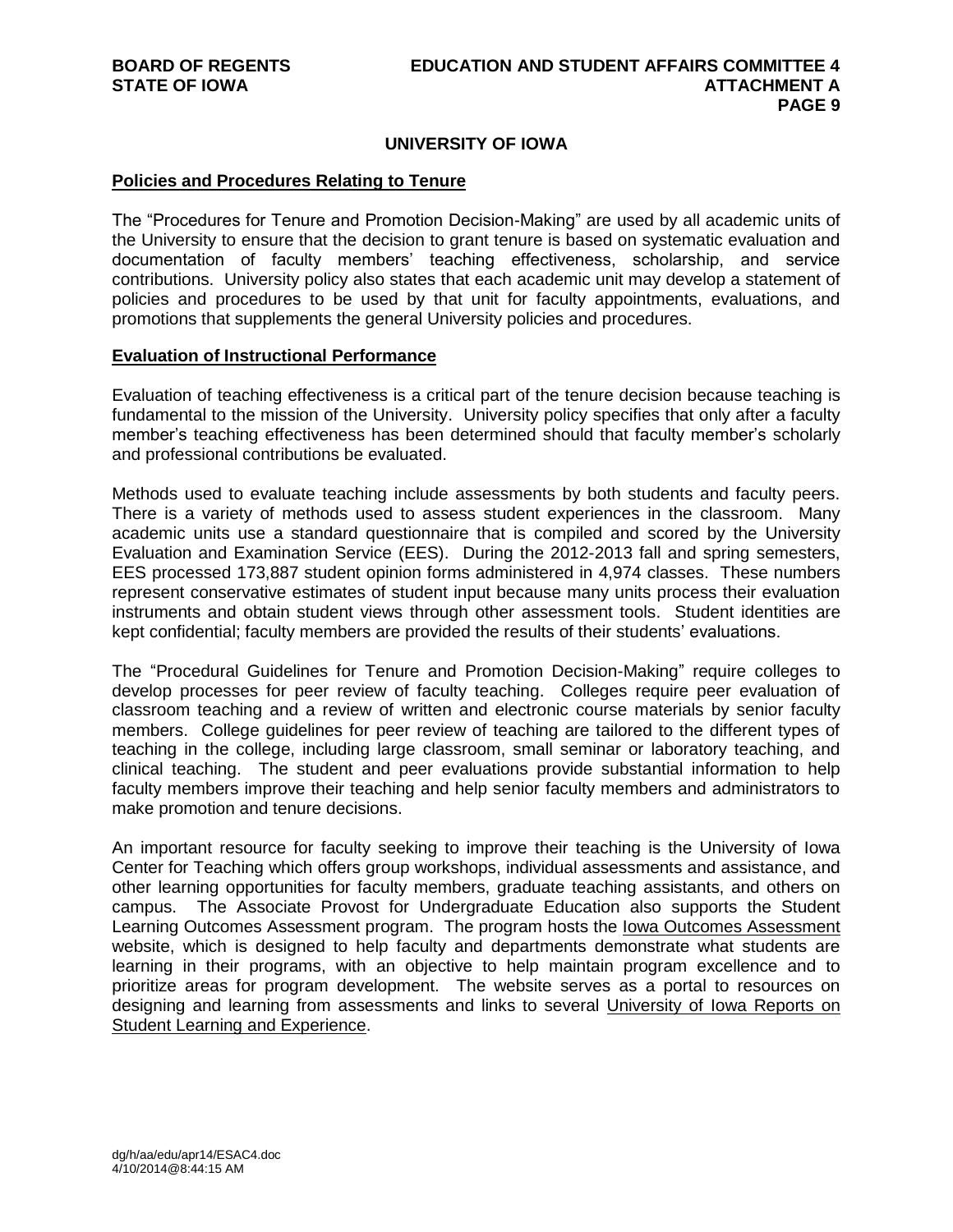# **Faculty Vitality**

The University encourages the vitality and excellence of its faculty through multiple means at the university, college, and department levels. Selected highlights of Academic Year 2013-14 efforts to promote faculty excellence and vitality include programs in the areas of (1) faculty advancement; (2) faculty development programs and workshops; and (3) faculty development awards programs.

# **## Faculty advancement.**

- *Cluster Hire Initiative***.** In 2009, the University embarked on an ambitious cluster hire initiative to hire 100 new tenured and tenure-track faculty to join existing faculty in addressing significant societal challenges. Thus far, clusters have been formed in the areas of water sustainability, the aging mind and brain, digital public humanities, digital public arts, genetics, obesity, and informatics. In addition to the research, teaching, and outreach benefits of focusing faculty talent on areas of societal importance, the clusters create valuable professional support networks for the participating faculty - tenure-track faculty members in clusters have an immediate cadre of fellow faculty members, many of whom are senior scholars, to mentor and involve them in new and ongoing research projects. Furthermore, strong social ties often develop in clusters which also help new faculty integrate into the University.
- *Obermann Center for Advanced Studies (OCAS).* As described in its mission statement, the Obermann Center for Advanced Studies is dedicated to advancing the research mission of the University of Iowa by encouraging innovation, cross-disciplinary exchange of ideas, imaginative collaborations, and engagement with local and global communities. The Obermann Center provides three categories of support and connection to achieve its mission:
	- $\Rightarrow$  Fellows-in-Residence Program which provides space and limited funding to focus concentrated effort on a research project for individual faculty fellows.
	- $\Rightarrow$  Affiliated Scholars Program to encourage imaginative interdisciplinary collaborations among faculty members and graduate students from diverse fields and parts of the world.
	- $\Rightarrow$  Public programming and support for networks of artists, scholars, researchers, local citizens, and international colleagues.
- *Academic and Professional Record.* The Academic and Professional Record (APR) project is a joint initiative of the Office of the Associate Provost for Faculty and University colleges to describe faculty excellence on campus. The APR serves as an online portfolio of faculty members' academic and professional activities, including up-to-date records of teaching, research, and service to their professions and the public. Colleges use the database as their source for recording and reporting on faculty activities, including use of the APR to generate faculty materials for annual reviews. The APR has made the faculty review process more efficient for both the faculty member and the department. Colleges also use the APR to generate accreditation reports and other administrative documents.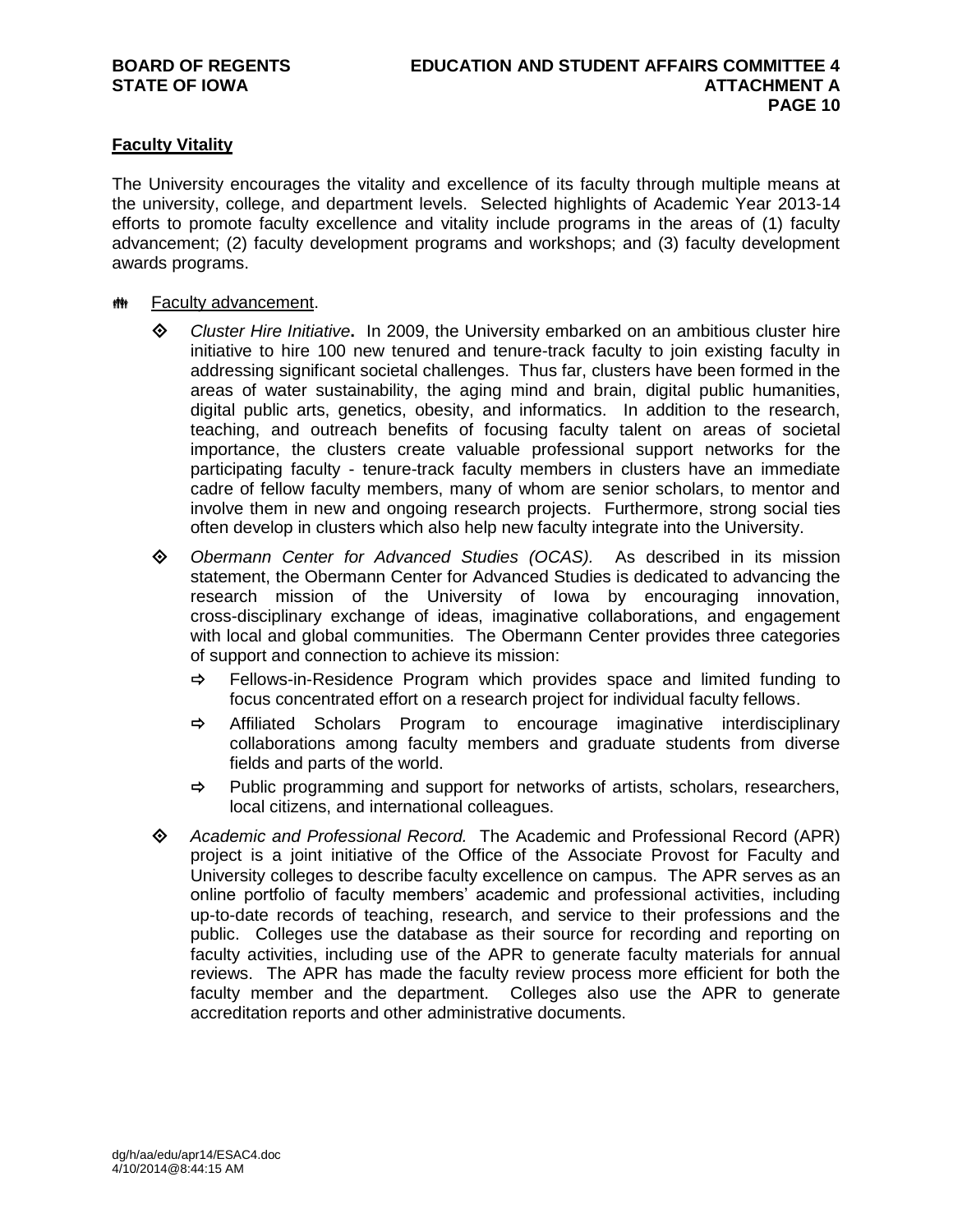In AY 2013-2014, the Office of the Provost partnered with the University's Information Technology Services (ITS) to develop a Senior Application Developer position reporting jointly to the Provost Office and ITS to enable the full integration of the APR with other university information systems. A major goal for AY 2013-2014 was to transition the existing college-specific databases into a centralized faculty activities database to facilitate more effective central reporting about faculty achievements.

- **## Faculty development programs and workshops.** 
	- *[Comprehensive Faculty Development Calendar](http://provost.uiowa.edu/faculty/docs/Calendar.pdf)*. The Office of the Provost coordinates and distributes a calendar of campus-wide programs available to faculty. The calendar includes workshops offered by the Office of the Provost, the Office of the Vice President for Research, the Center for Teaching, ITS-Instructional Services, SUI Human Resources, International Programs, and others. The calendar is distributed through multiple venues (e.g., new faculty orientation, department chair mailings, online posting) and continues to serve as a useful and efficient tool to support faculty vitality through coordinated faculty development.
	- *New Faculty Orientation.* The Office of the Provost coordinates an annual New Faculty Orientation, in collaboration with the eleven colleges, Central HR, and University Benefits. New faculty members participate in a resource fair and receive orientation materials that include the ["Getting Off to a Good Start at the](http://www.provost.uiowa.edu/faculty/docs/GoodStart.pdf) University of [Iowa"](http://www.provost.uiowa.edu/faculty/docs/GoodStart.pdf) guide developed by the Provost's Office. The Office of the Provost and SUI Human Resources also collaborate to ensure that campus-wide "onboarding" efforts directed at new employees and their supervisors are relevant and useful to faculty members.
	- *Research/Scholarship.* The [Office of the Vice President for Research and Economic](http://www.uiowa.edu/vprsearch/)  [Development](http://www.uiowa.edu/vprsearch/) assists faculty in obtaining funding for their research and scholarly activities. OVPR&ED facilitates institutional nominations, internal funding initiatives, interdisciplinary research, and communication with research constituencies both internal and external to the University. The office also assists faculty and staff by hosting proposal development workshops, providing examples of successful proposals, and connecting faculty and staff with resources across campus. In AY 2012-2013, the Office of the Vice President for Research & Economic Development sponsored a variety of faculty development programming for more than 400 participants (faculty, staff, and graduate students). Programming included an annual orientation session for new faculty, a full day seminar on grant writing, a follow-up grant writing workshop, a workshop on NSF CAREER proposals, and a Team Science workshop led by National Institutes of Health officials. The Office of the Vice President for Research & Economic Development also provided support for faculty projects in all areas of scholarly endeavor through its competitive Internal [Funding Initiatives \(IFI\).](https://research.uiowa.edu/ovpr/internal-funding-initiatives-ifi)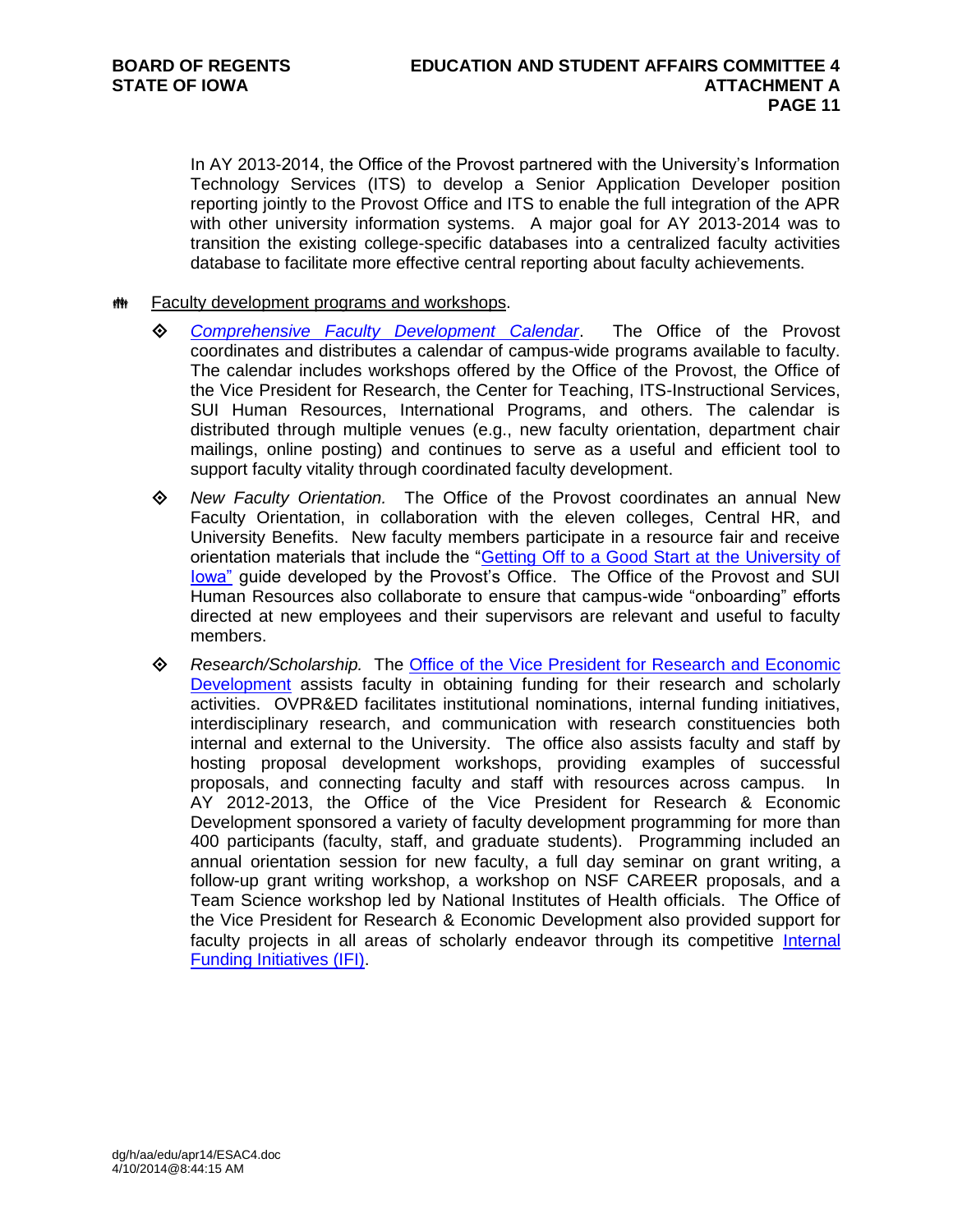- *Faculty Productivity and Career Development.* In AY 2013-2014, the Office of the Provost and the Chief Diversity Office co-sponsored an institutional membership in the National Center for Faculty Development and Diversity (NCFDD) which is an independent faculty development center dedicated to helping faculty succeed in their careers. The University has a longstanding relationship with the director of the center, Dr. Kerry Rockquemore, who has facilitated a number of campus workshops on faculty productivity and received high acclaim from participants. The NCFDD offers numerous benefits to faculty, staff, postdoctoral students, and other students, including:
	- $\Rightarrow$  Monthly core training tele-workshops facilitated by Dr. Rockquemore;
	- $\Rightarrow$  Monthly guest expert tele-workshops;
	- Weekly productivity tips through the *Monday Motivator* e-newsletter;
	- $\Rightarrow$  Moderated monthly writing challenges on a private discussion forum;
	- $\Rightarrow$  Monthly mentor match: and
	- Multi-week online *Facilitated Learning Communities*.
- *Teaching.* The UI Center for Teaching (CfT) provides numerous resources to enhance instructional effectiveness. Some of the resources are "just in time" online resources on topics that include – Design a Course; Teach a Course; Assessment; Technology in the Classroom; Assisting Students at Risk. The Center also hosts workshops led by national and peer experts to enhance faculty teaching effectiveness and creativity across career stages. Center AY [2013-2014](http://centeach.uiowa.edu/poster.shtml) programs included courses in the following areas:
	- $\Rightarrow$  Foundational skills for new instructors (e.g., tips for new teachers, leading discussions, time management techniques, creating professional portfolios),
	- $\Rightarrow$  Facilitating engaged learning (e.g., experiential learning, service learning, teaching with writing),
	- $\Rightarrow$  Teaching with technology (e.g., engaging students' digital lives to enrich learning, humanities and technology, use of digital learning portfolios), and
	- $\Rightarrow$  Increasing classroom effectiveness (e.g., conducting effective student evaluations, outcomes assessment, use of visual assignments, examining student learning data, teaching international students, deterring cheating on multiple choice tests).
- *Service.*The [University of Iowa Faculty Engagement Corps](http://provost.uiowa.edu/faculty/engagementcorps.htm) continues to advance SUI faculty members' service to the State of Iowa**.** The Engagement Corps is a "listening tour" that gives selected faculty members and administrators the opportunity to spend several days immersed in one region of Iowa. During the trip, the group visits with constituencies of the university, such as community members, alumni, current and prospective students, representatives of educational agencies (both secondary and postsecondary), health care professionals, area legislators, and members of the business community. The 2013 Faculty Engagement Corps traveled to Spencer, Estherville, rural Lyon County, Orange City, LeMars, Sioux City, and Sergeant Bluff with 20 participants, who developed a new understanding of the corner of the state most distant from Iowa City.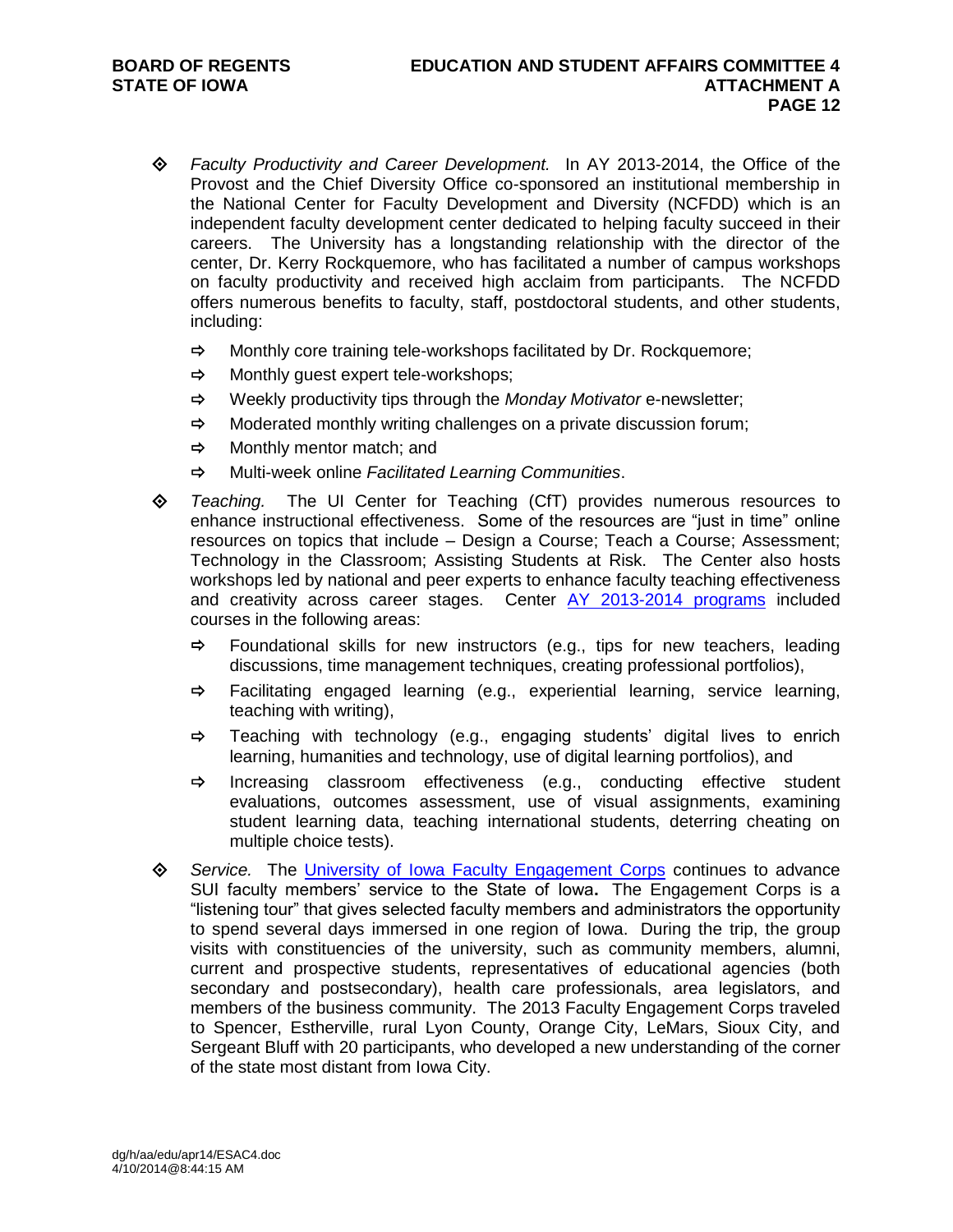As a result of this trip, a faculty member from the College of Public Health remains in touch with colleagues from Iowa Lakes Community College regarding workplace safety training for students in the Wind Energy program. Another faculty member desires to bring Native American Youth from Sioux City to campus for an arts workshop and introduction to the university setting. The 2014 Faculty Engagement Corps will take approximately 30 faculty members to Dyersville, Guttenberg, Dubuque, LeClaire, Davenport, and Muscatine in May 2014.

 *Leadership Development.* Five SUI faculty leaders participated in the CIC-Academic Leadership Program (CIC-ALP) and five department executive officers (DEOs) participated in the CIC-DEO program in AY 2013-2014. The CIC-ALP is noted by the CIC as one of its most successful leadership initiatives. Established in 1989, this intensive leadership training program is designed to develop the leadership and managerial skills of faculty members who were selected because of their leadership potential. Many of the program's nearly 1,000 Fellows have gone on to serve as college presidents, provosts, and deans. The CIC-DEO program is a threeday workshop that draws approximately 50 department heads and chairs from CIC universities each year.

# **## Faculty development awards program.**

- The University of Iowa Faculty Development Awards Program provides opportunities for faculty members to pursue programs of research, improvement-of-instruction projects, and other activities related to professional development. In 2012-2013, 54 faculty members were on professional development assignment which resulted in 748 "products or outcomes." Specifically, the faculty produced or engaged in the following:
	- $\Rightarrow$  Journal Articles or Chapters (258) published or accepted for publication (153); submitted, still under review (45); began or continued writing (60).
	- $\Rightarrow$  Books or Monographs (45) published or accepted for publication (13); submitted, still under review (4); began or continued writing (28).
	- $\Rightarrow$  Grant applications (70) funded (25); submitted, still under review (26); grants planned to submit (19).
	- $\Rightarrow$  Course Materials (137) developed new undergraduate course (22); developed new graduate course (8); revised existing undergraduate course (64); revised existing graduate course (43).
	- $\Rightarrow$  Presentations, Performances, and Exhibits (159).
	- $\Rightarrow$  Other (79).
- *AY 2013-2014 Professional Development Assignments.*During 2013-2014, 61 faculty members were or are on professional development assignments. A number of the faculty members were able to extend their assignments by obtaining external support. Proposals for 76 new professional development assignments were received for 2014-2015. In December 2013, the Board of Regents approved the request for 68 professional development assignments which included one continuing Faculty Scholar Award.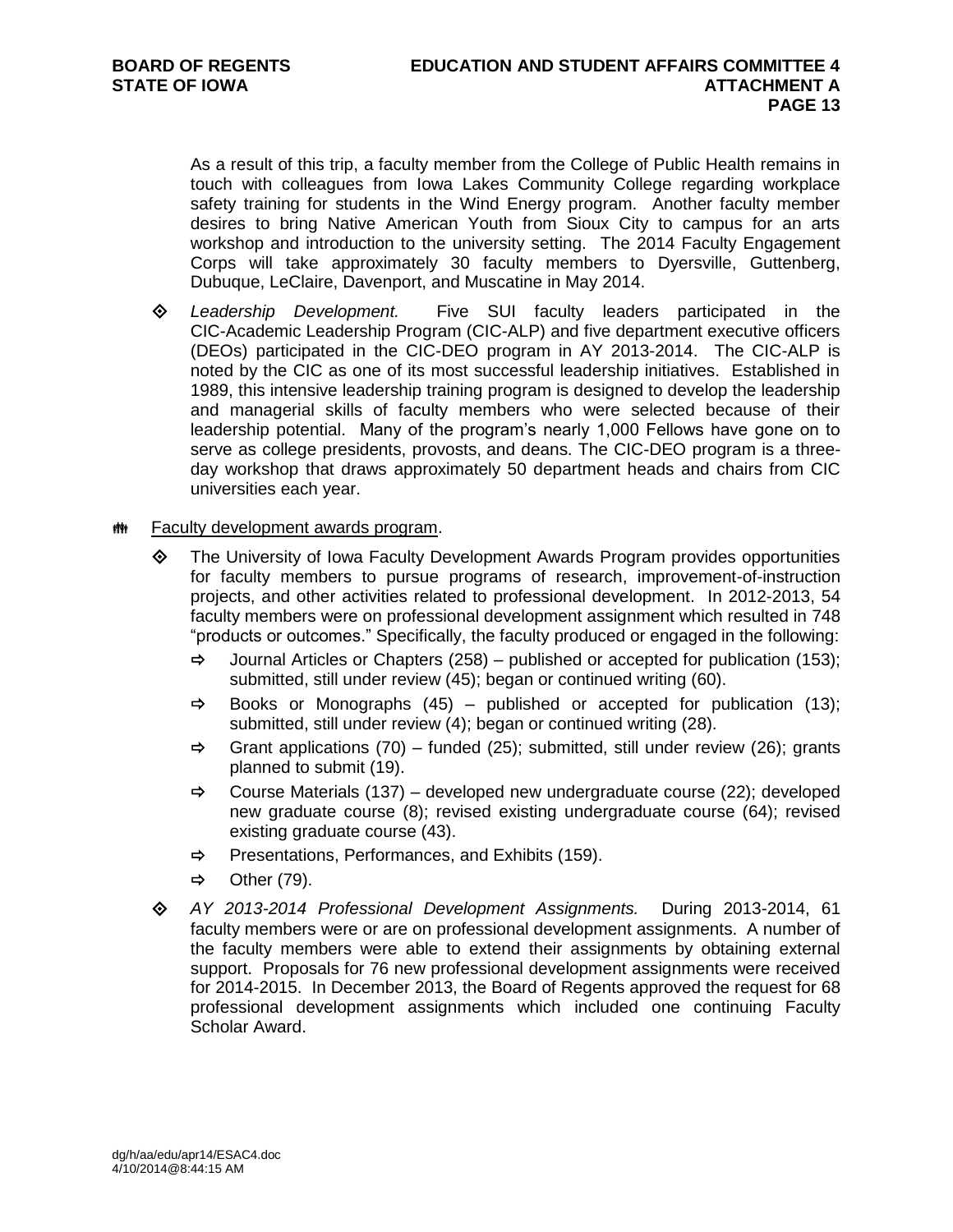*Old Gold Summer Fellowships (OGSF).*Since 1997, SUI has provided an Old Gold Summer Fellowship to all new academic year probationary tenure-track faculty members upon presentation of a satisfactory written proposal to their collegiate dean. During Summer 2013, 37 faculty pursued research and instructional development efforts through the program. These fellowships increase the intellectual vitality of the faculty and enhance the teaching and research programs of the University.

# **Post-Tenure Review Implementation**

SUI received Board of Regents approval for its revised [Review of Tenured Faculty Members](http://www.uiowa.edu/~our/opmanual/iii/10.htm#107) policy in April 2011 (see <http://www.uiowa.edu/~our/opmanual/iii/10.htm#107> for the new policy).

The Review of Tenured Faculty Members policy has two major sections. The first section states that a performance review of all tenured faculty members must be conducted by the unit head on an annual basis. It also provides guidance for cases in which, as a result of an annual review, the unit head concludes that there are significant deficiencies related to teaching, research, or service.

The second section states that all tenured faculty members will undergo a performance review conducted by their peers every five years subsequent to their most recent tenure or promotion review. This section also provides guidance for cases in which the dean, on advice of the peer review committee and in consultation with the unit head, concludes that the faculty member's performance has fallen below the expected standard of performance for the faculty member's unit for a significant period of time.

In AY 2011-2012, the Office of the Provost worked with all colleges to develop collegiate procedures, as specified in the policy, as well as departmental annual review processes and expected standards of performance for faculty members in their units. The Office also developed and continues to refine the online Faculty Review workflow system to ensure standardized scheduling, effective compliance monitoring, and consistent record-keeping for all faculty reviews, including post-tenure reviews. The new system allows the Office of the Provost to run centralized reports to monitor review completion. Evaluation documents are electronically routed to the relevant parties for approval and finalized evaluation documents are automatically uploaded to faculty members' ePersonnel files. All tenured faculty reviews (annual and five-year peer) must be entered into this system by June 30 of each year. For AY 2012-2013, the online Faculty Review system showed that 170 five-year peer reviews were due to be conducted; colleges reported that 100% of the scheduled reviews were conducted or deferred due to allowable reasons, such as serving in an administrative role, promotion review, or leave.

# **Non-Tenure Track Faculty Positions**

There are eight types of non-tenure-track faculty at the University of Iowa. The qualifications and types of responsibilities of each type are listed on the following page.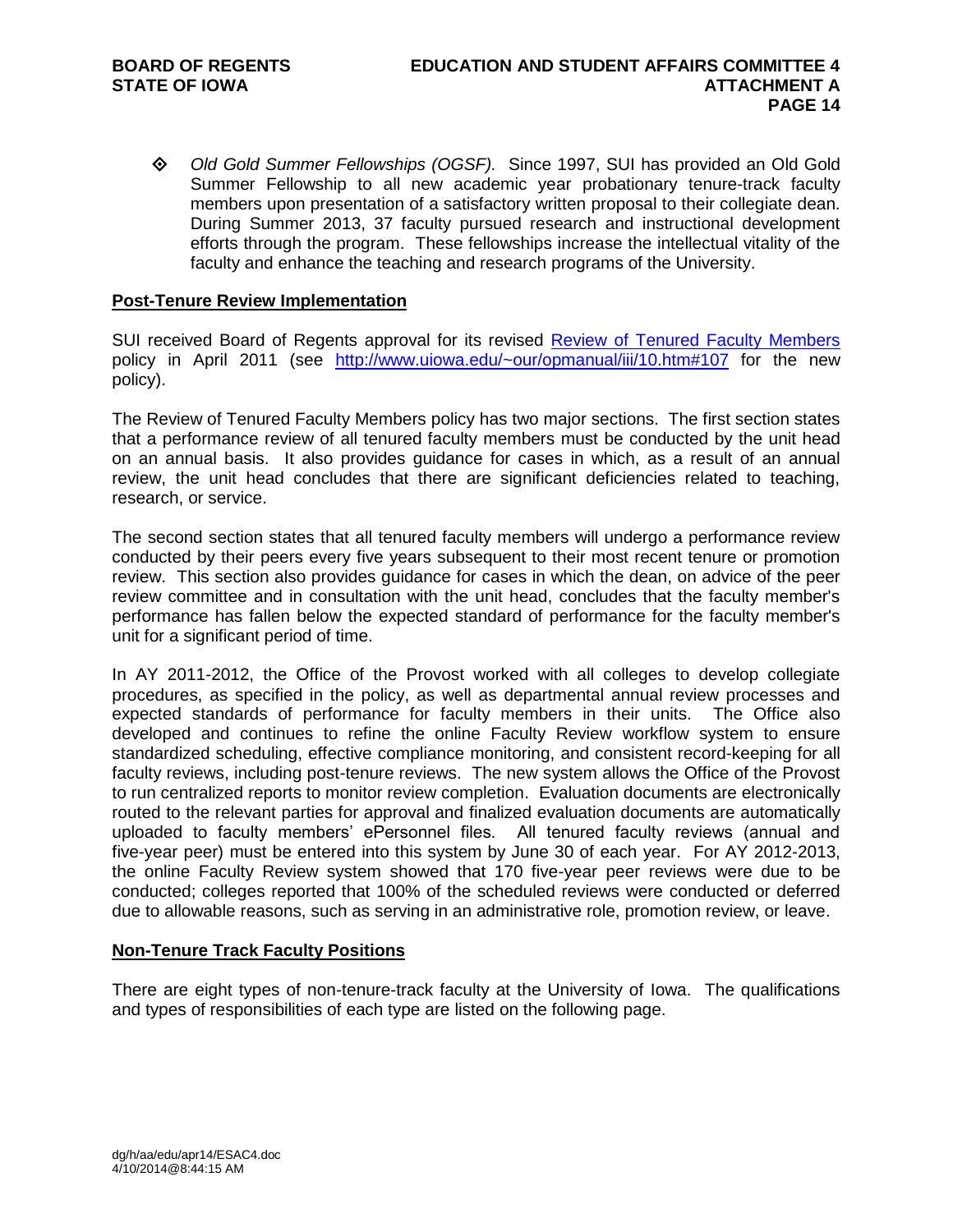Clinical Track. These are primarily full-time on-campus faculty members with renewable contracts who devote a significant portion of their time to providing or overseeing the delivery of professional services to individual patients or clients. Clinical faculty members also teach students, residents, and fellows and integrate the delivery of their professional services with their teaching. They may serve on graduate-student thesis and dissertation committees with the permission of the Graduate College. A record of professional productivity beyond clinical service is required for promotion beyond the assistant professor level.

Research Track. These faculty members devote almost all of their time to performing externally supported research and are expected to submit or assist in the submission of research grants. They are also expected to disseminate their research and be active in professional activities. Their teaching activities are very limited and consist predominantly of service on doctoral committees with the approval of the Graduate College.

Adjunct. These faculty members hold another position as their primary employment, which may be a University staff position or in the surrounding community. They possess areas of expertise that are insufficiently represented on the faculty and which enrich the education of students in their field of practice. They typically hold the terminal degree in the field. Responsibilities may involve teaching, teaching support, research, patient care, or clinical/practicum supervision. The appointment must be less than 50% and may or may not be compensated.

Adjunct Clinical. These faculty members are similar to adjunct faculty in that they also typically hold another position as their primary appointment, which is often in a clinical or professional practice setting either within the University or at a satellite facility. These positions are customarily 0% appointments and are not compensated. The majority of the adjunct clinical faculty members serve as preceptors for professional student practica or externships.

Visiting. These faculty members hold primary appointments at other academic institutions and are visiting the University of Iowa for a specific period of time for a particular purpose, such as collaborating with SUI faculty or as part of a departmental faculty exchange program. They may be on developmental assignment or sabbatical from their home institution. Their functions vary depending on the individual's areas of expertise, and usually include teaching and research. Appointments are generally limited to three years.

Lecturer. These faculty members hold teaching appointments and may provide programmatic support. These appointments range in length from one week to a semester or a year and range from 0-100% effort. Lecturer appointments made for a specified term (e.g., one academic year) and may be renewed for up to five years. A full-time lecturer typically will teach at a 50% greater load than regular faculty members who also conduct research and are involved in service and outreach activities.

Associate. These faculty members hold appointments primarily in the College of Medicine to fulfill specific teaching, research, or patient care service needs. Appointments are generally limited to three years, after which time these faculty members may apply for positions on the tenure- or clinical-track, or take positions at other institutions or in private practice.

Assistant in Instruction. These faculty members hold a baccalaureate degree or equivalent and are appointed for a specific teaching, research, or patient care service. For example, a native-speaker of a world language may assist in language instruction. Few faculty members are appointed in this category.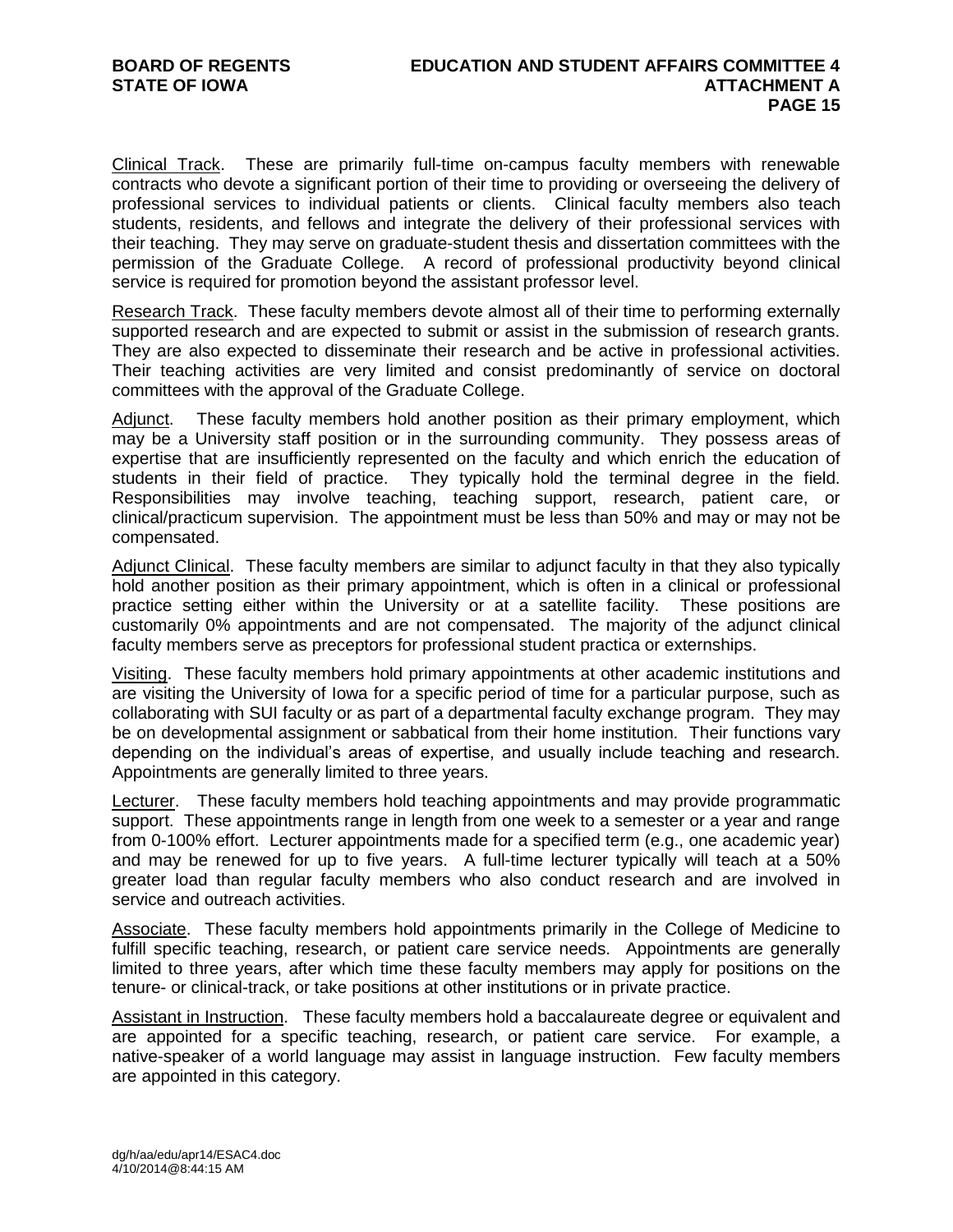# **IOWA STATE UNIVERSITY**

## **Policies and Procedures Relating to Tenure**

The system of academic tenure at Iowa State University emphasizes (1) recruitment of the most highly qualified candidates available, (2) creation of an opportunity for scholarly performance in teaching, research/creative activity, and extension/professional practice, (3) continuing evaluation of performance on the basis of the Position Responsibility Statement (PRS), and (4) positive evaluation of performance resulting in the award of tenure. The awarding of tenure requires an affirmative decision, based upon an explicit judgment of qualifications resulting from continuous evaluation of the faculty member during the probationary period in light of the applicable criteria. After tenure is awarded, faculty members undergo annual performance reviews and post-tenure reviews. When appropriate, an individual may undergo a review for promotion in rank to full professor.

The criteria by which probationary faculty members in a department are evaluated annually and for tenure are stated in writing as part of the department's promotion and tenure document. A central component of each review is a written Position Responsibility Statement (PRS) for each candidate. Evaluation criteria apply to the position responsibilities of probationary faculty and are consistent with a commitment to excellence in scholarship.

ISU's promotion and tenure policy describes performance criteria and evaluative processes for faculty evaluation. It emphasizes the interrelationships among teaching, research/creative activities, and extension/professional practice as mutually supportive endeavors. Faculty members must show excellence in scholarship (including scholarly contributions to teaching, research/creative activity, and/or extension/professional practice), must perform effectively in all categories of responsibility, and must show institutional service at a level commensurate with their rank.

# **Annual Evaluation of Faculty**

Evaluation of faculty is based on the PRS, a statement of expected duties and outcomes for each faculty member. The use of the PRS allows for variations in assigned work responsibilities and periodic adjustments that align with the changing career paths of individual faculty members and departmental priorities.

Faculty members are reviewed annually with respect to their responsibilities and goals for the coming year are determined at the same time. These annual performance evaluations include evidence of teaching performance as well as evidence of productivity in research/creative activities, extension/professional practice, and institutional service, as appropriate. Evidence concerning teaching performance must include student evaluations (both formal and informal) as well as evidence of peer evaluation. During Fall 2012, the Faculty Senate proposed revisions to the faculty performance evaluation policy to provide more consistency in the annual evaluation process across colleges and departments. The new policy, which was approved in Spring 2013, formalizes the steps involved in the annual evaluation process and includes guidelines on the consequences for faculty performance that does not meet expectations.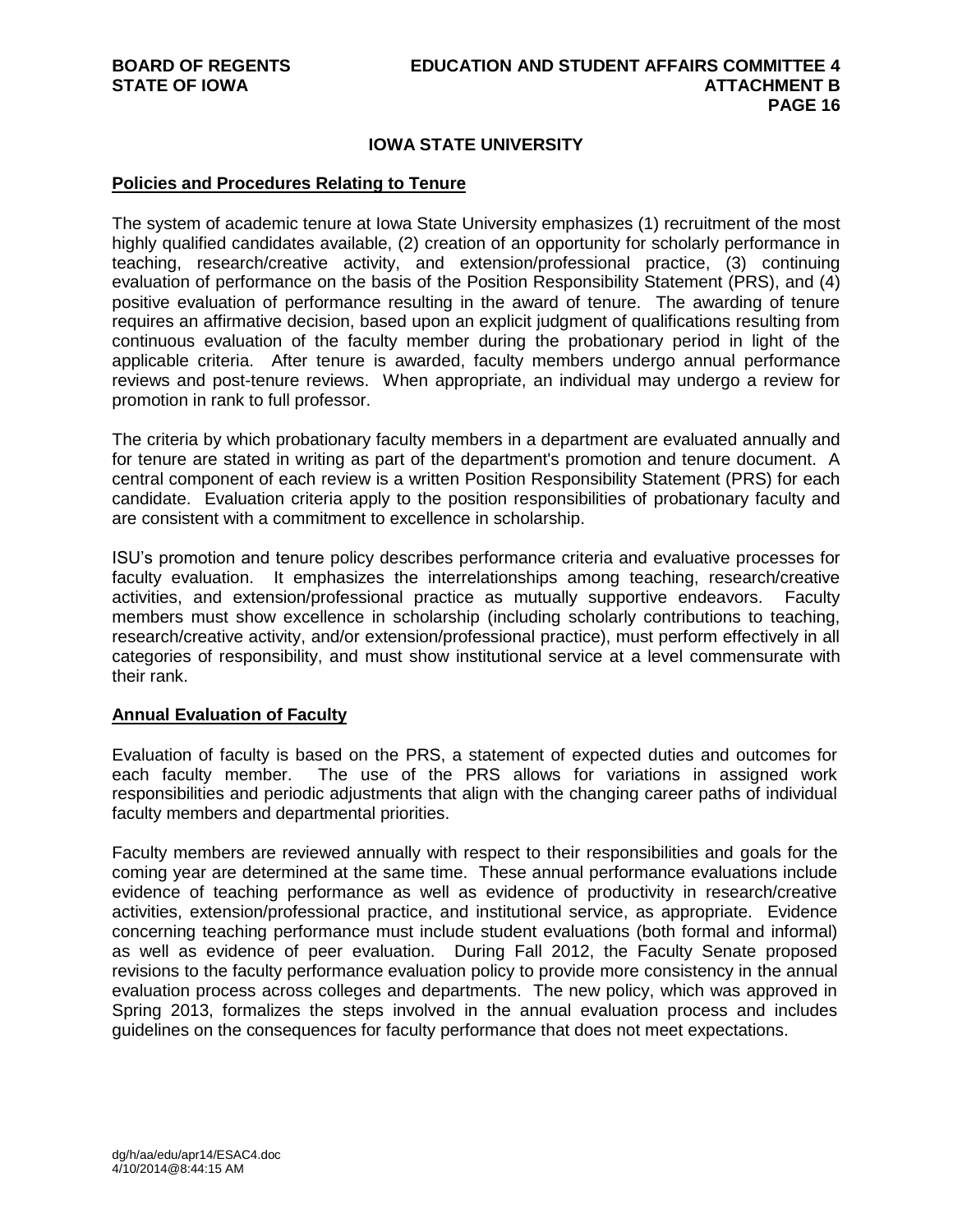# **Faculty Vitality**

Iowa State University offers tenured and tenure-eligible faculty members a number of opportunities to ensure productive engagement in all areas of faculty work. The Center for Excellence in Learning and Teaching (CELT) provides workshops and seminars in addition to resources that support innovation or improvement in teaching. The Center also offers advice and a forum for discussions as well as scholarly support for continued learning. Faculty members are encouraged to use instructional development facilities and other special programs to improve and modernize their teaching. The Office of the Vice President for Research offers more than a dozen workshops and programs each year on such topics as successful grant writing, getting to know federal grant agencies, collaborating with industry, and interdisciplinary research.

Faculty development initiatives for 2013-2014 included the following:

- **##** The Provost appointed three Faculty Fellows to lead faculty development efforts in the areas of Early Career Faculty, Department Chairs, and women and underrepresented faculty (through ADVANCE).
- **##** An Effective Teaching Workshop for new faculty, both tenure-eligible and non-tenure eligible, was offered by CELT in August 2013 to assist faculty with the transition to ISU.
- A day-long New Faculty Orientation was held in mid-August to provide new tenure-eligible faculty with an introduction to university programs and resources with a particular emphasis on scholarship.
- **##** A one-on-one mentoring program is coordinated by the Provost's Office for all first-year tenure-eligible faculty.
- **#\*\*** College-peer mentoring programs support the newest cohort of tenure-eligible faculty through small group interactions and conversations with college leadership.
- **##** A series of New Faculty Workshops included presentations on Effective Mentoring, Flexible Faculty Policies, and Promotion and Tenure.
- **##** The Center for Excellence in Arts and Humanities (CEAH) supports faculty efforts for external grant writing through targeted programming. The CEAH grants coordinator worked with cross-disciplinary faculty teams on several grant proposals.
- Grant-writing workshops were offered by the Office of the Vice President for Research to facilitate successful grantsmanship among faculty at all ranks.
- **##** The New Faculty Scholars Program, offered in collaboration with the Provost's Office, CELT, and the Office of the Vice President for Research as a learning community for new faculty, included approximately 30 probationary faculty in the second cohort.
- **# Individual academic colleges offered career development workshops on advancing to** promotion and tenure for both tenure-eligible and mid-career faculty.
- **##** ADVANCE offered a workshop in Spring 2013 for associate professors on effective strategies for building a case for promotion. A panel of successful recently-promoted full professors led the discussion.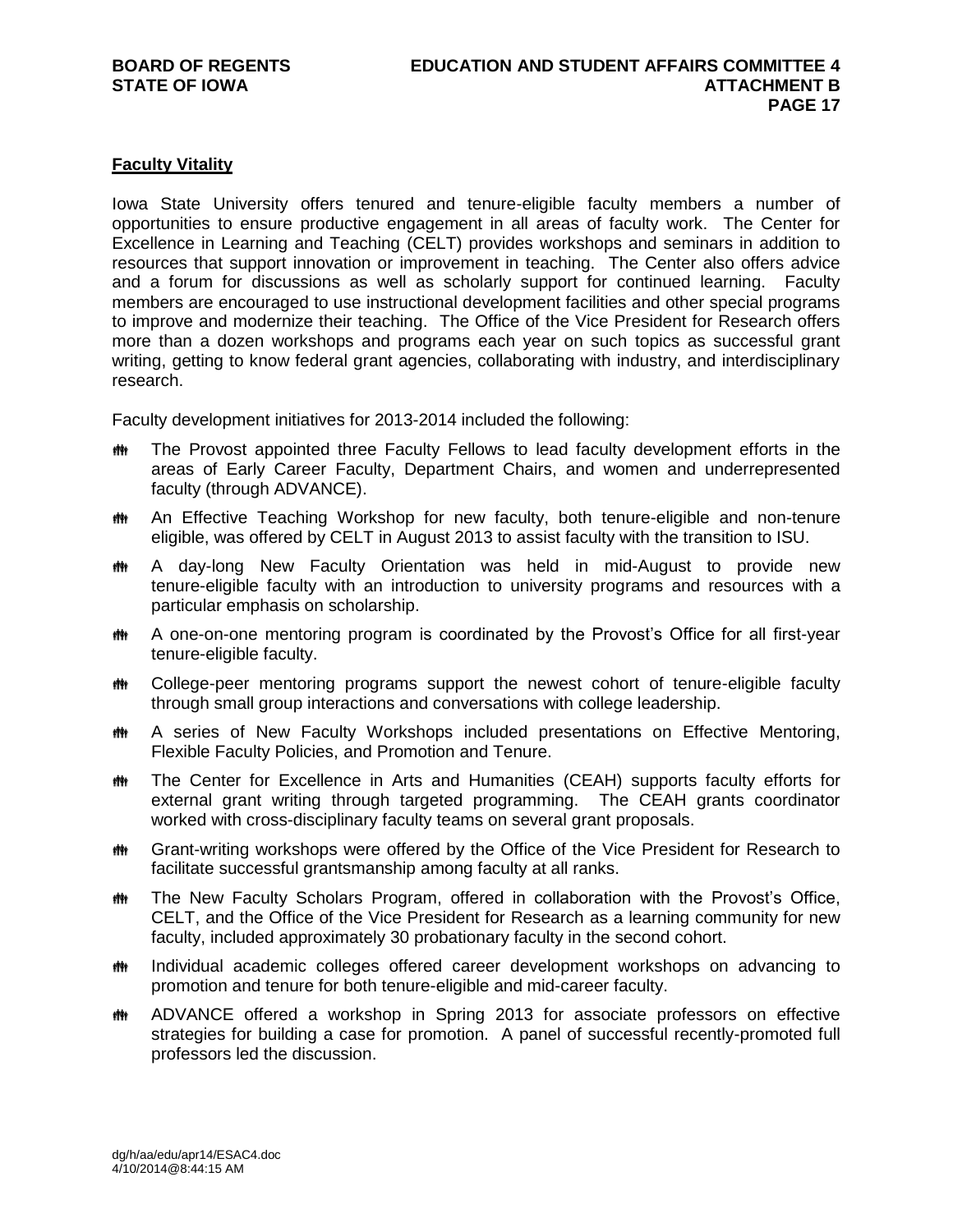The Emerging Leaders Academy (ELA) was offered in 2013-2014 to a cohort of 25 faculty and staff interested in enhancing their leadership skills and a focus on career development. Prominent scholars and practitioners in the field of higher education led the monthly programming.

Initiatives such as the Faculty Mentoring Program, the Miller Faculty Development Grant Program, and the Faculty Professional Development Assignment (FPDA) Program offer mentorship and professional growth and development opportunities for both junior and senior faculty. In particular, the FPDA program encourages new research and scholarship and new or specialized training.

# **Post-Tenure Review**

Academic colleges and departments address the issue of faculty vitality by conducting evaluations of senior faculty as described in the Post-Tenure Review Policy (PTRP). The policy ensures that all faculty who are tenured undergo a post-tenure review at least once every seven years.

In April 2011, a revised Post-Tenure Review Policy was approved. The new policy provides all tenured faculty with a formative peer evaluation of their accomplishments. The peer post-tenure review recognizes accomplishments and offers feedback on improving performance where needed. The policy delineates timeline, specific outcomes, and the roles of administrators in the peer review process. The timeline stipulates that the post-tenure review must occur at least every seven years; at the request of the faculty but no fewer than five years since the last review; or the year following two unsatisfactory annual reviews. Exemptions are made for faculty who are under review for promotion, within one year of retirement or phased retirement, or faculty who serve as chair or in positions that contain the words "president," "provost," or "dean." It is a requirement that the department chair with input from the peer review committee must develop an action plan for improvement when any aspect of performance is deemed "below expectations." The policy requires justification for the plan, a time table to evaluate acceptable progress, a description of consequences for not meeting expectations, and consequences of non-action. An unsatisfactory post-tenure review could result in a charge of unacceptable performance of duty.

During 2012-2013, 103 tenured faculty members were reviewed as a result of this policy; this represents 10% of all tenured faculty. Academic departments conducted 69 additional reviews during 2013-2014.

# **Non-Tenure-Eligible Faculty Policy**

In December 2001, the Faculty Senate approved a policy on non-tenure-eligible appointments and amended it in Spring 2003 to broaden the range of non-tenure-eligible (NTE) faculty titles. The policy is guided by the University's commitment to the tenure-track system and an understanding that the tenure system is one of the University's best ways of ensuring that it pursues its missions in discovery, engagement, and learning at the highest levels of excellence. The policy was designed to encourage the responsible use of non-tenure-eligible faculty because large numbers of non-tenure-eligible faculty can put unneeded stress on the system.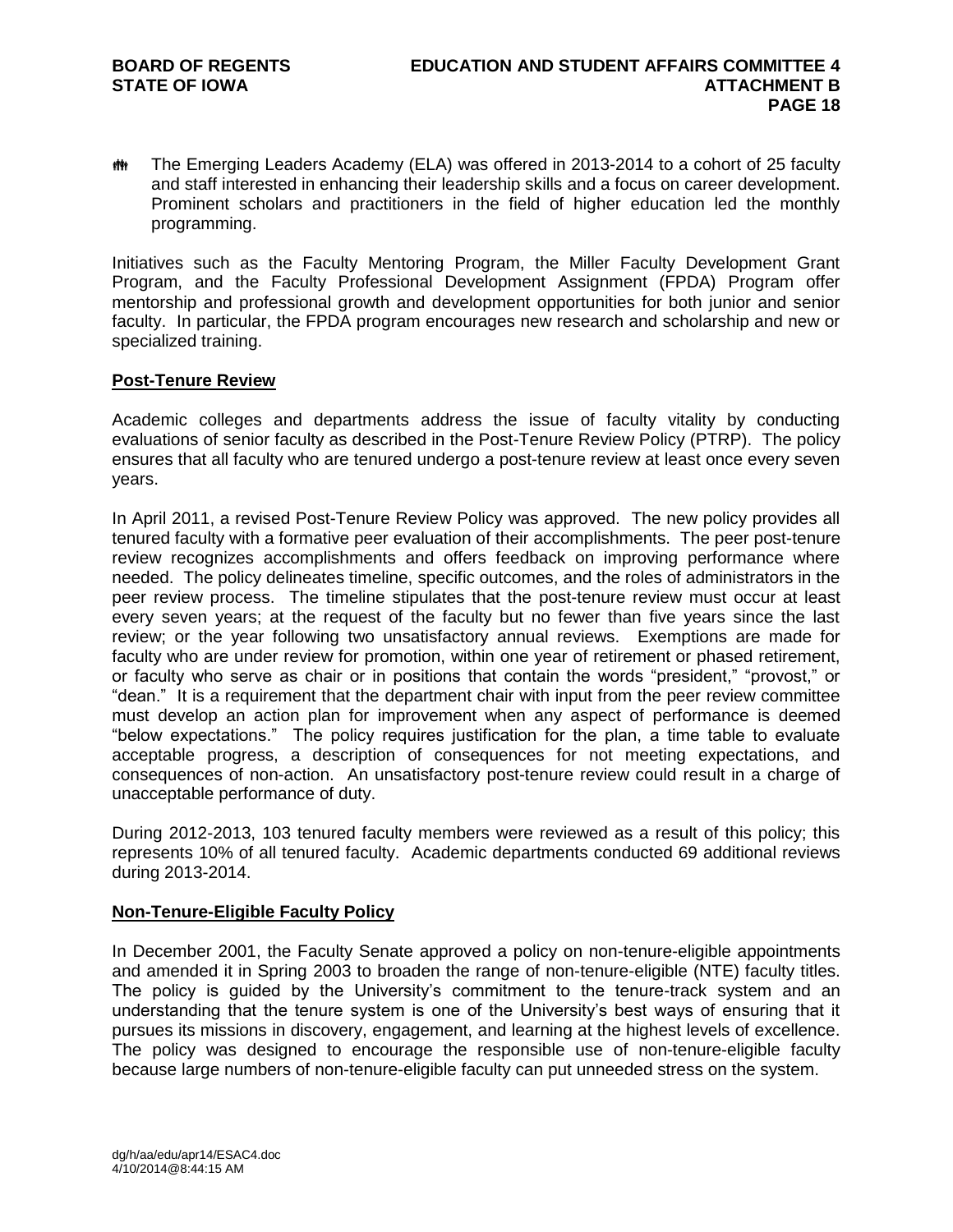Under this policy, non-tenure-eligible faculty members, with the approval of appropriate tenured and tenure-eligible faculty, are appointed for varying terms with the option of renewal, depending on departmental needs. The Office of the Senior Vice President and Provost annually monitors the percentage of teaching done by non-tenure-eligible faculty. The Faculty Senate, following the recommendation of an appointed task force, approved a new policy for setting limits on the percentage of non-tenure-eligible faculty teaching for individual departments and colleges. This policy became effective in AY 2013. Although the University follows AAUP guidelines which recommend that no more than 15% of total instruction be provided by non-tenure-eligible faculty, the new policy will provide greater flexibility among departments.

In Fall 2013, there were 452 faculty members classified as lecturer, clinician, senior lecturer, or senior clinician, compared to 411 in Fall 2012. In addition to teaching, these term faculty members also plan and coordinate other educational programs, advise undergraduates, supervise practica and internships, and participate in outreach activities. The ability to hire quality faculty on a full- or part-time basis to contribute to the teaching mission of the University has helped departments by providing flexibility in staffing, especially during periods of enrollment growth.

Several lecturers and clinicians have served multiple terms and have been evaluated for advancement to senior lecturer and senior clinician. Since implementation of the NTE policy offering the titles of senior lecturer and senior clinician, 119 faculty members have been advanced to the senior status through a peer-review process.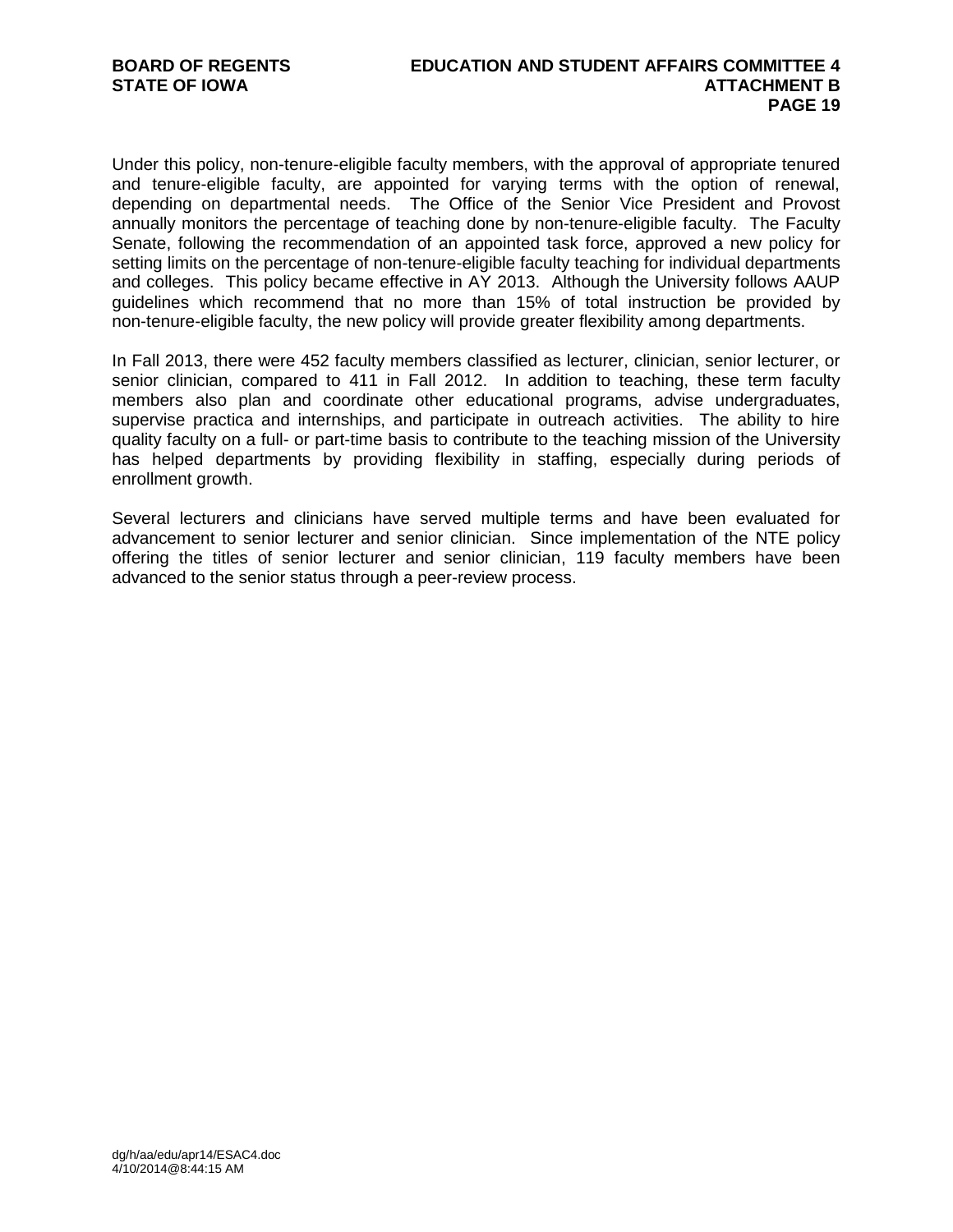# **UNIVERSITY OF NORTHERN IOWA**

## **Policies and Procedures Relating to Tenure**

The University of Northern Iowa faculty are unionized and represented by UNI-United Faculty. General evaluation procedures are defined in Article Three of the 2013-2015 Master Agreement; tenure policies and procedures are specified in Appendix B of the Master Agreement.

The criteria for promotion to associate professor are identical to the criteria for tenure. As indicated in Appendix B, the standard for promotion and tenure is a documented record of accomplishment in teaching, scholarship and/or creative achievement, and professional service. While the degree of accomplishment in each of these areas may vary, documented teaching effectiveness is essential and primary. A tenure candidate's scholarship/creative activity and service will be considered only after a positive judgment is made about teaching.

Each academic department is expected to develop its own specific criteria for tenure and promotion evaluations because academic disciplines vary widely in determining the specifics of accomplishment in teaching, scholarship, and service.

### **Evaluation of Instructional Performance**

Article Three of the Master Agreement provides specific procedures for evaluation of teaching. Probationary faculty members are evaluated annually by a departmental Professional Assessment Committee (PAC) and the faculty member's department head. The college dean and the Provost review the files and the evaluations of the PAC and department head in making their own judgments about faculty performance. Departmental PACs develop their own procedures for evaluating teaching but generally include review of teaching materials, classroom observation, and review of student assessments of teaching. Tenured faculty members who apply for promotion in rank are also evaluated by the PAC.

Student assessments of teaching for probationary, term, and temporary faculty members are conducted in all courses during each spring semester. Tenured faculty members are required to conduct student assessments of teaching every three years during the spring semester. A provision of the 2013-2015 Master Agreement is Appendix I, which calls for the creation of a new student assessment instrument. The selection and/or development of the instrument is governed by Article Three of the Master Agreement. Based on the provisions of the agreement, a committee of nine (three members appointed by the Northern Iowa Student Government, three members appointed by United Faculty, and three members appointed by the Executive Vice President and Provost) has been working since September 2013 to create a new student assessment instrument which will be piloted during Spring 2014. Appendix I called for suspension of student assessments during the creation of the instrument, but department heads and the Professional Assessment Committees have been using other measures to assess teaching, including a review of syllabi and other course materials and classroom observation. In addition to annual and tenure and promotion reviews for probationary faculty, every faculty member's teaching performance is evaluated annually for purposes of awarding merit pay.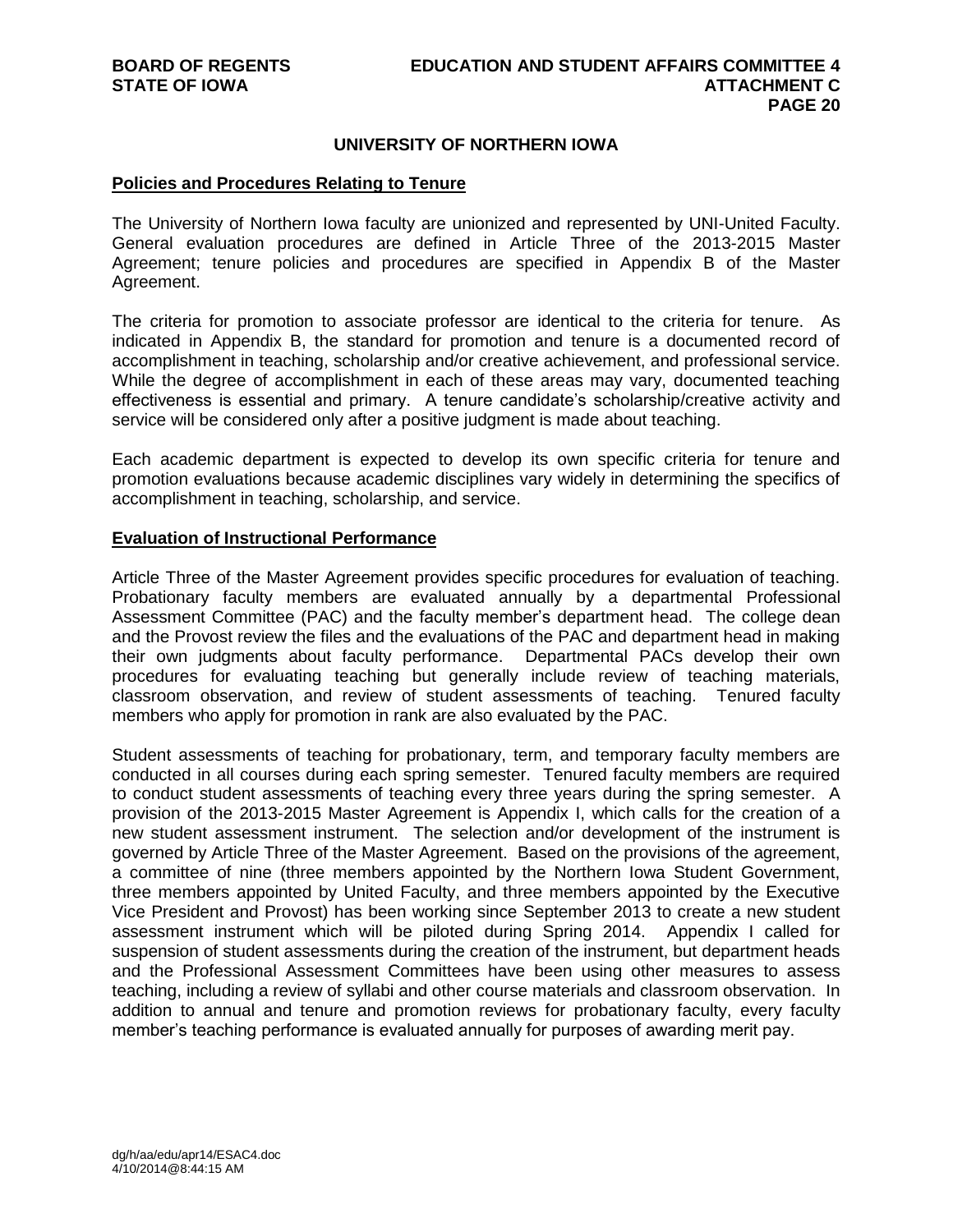# **Faculty Vitality**

Faculty members at the University of Northern Iowa are afforded a number of opportunities that keep them engaged, active, and vital in their teaching, research/creative activity and service. These opportunities include Professional Development Assignments (PDAs), summer research fellowships, and support for travel to professional development conferences or other faculty development opportunities. During the 2013-14 academic year, 15 faculty received professional development assignments for a semester or academic year to pursue scholarly and creative projects. In addition, under the terms of the Master Agreement, 32 faculty received summer research fellowships for either four or eight weeks.

In Summer 2013, 24 pre-tenure faculty received summer fellowships (funded by the provost's office, the president's office, and the Graduate College) to support research or creative work. These faculty presented a public poster session in October 2013 to display the results of their efforts. For Summer 2014, 22 faculty will receive awards, and there will be a poster session once again in Fall 2014.

In Fall 2013, the Provost's office sponsored both a new faculty orientation program and a fall faculty workshop for all faculty. The new faculty orientation program is a one and one-half day program which supports new faculty as they begin their work at UNI. The program provides information on working with students, the library, eLearning Tools, and faculty governance. The orientation is a partnership with other offices, such as Human Resource Services and the President's Office. Social events are included so that new faculty have a chance to network with each other and more experienced colleagues, department heads, deans and institutional officials. The fall faculty workshop hosted renowned expert on student assessment, Dr. Peter Seldin, who presented "Evaluating Teaching Effectively: What Works, What Doesn't Work and Why."

As a result of the re-establishment of the Center for Excellence in Teaching and Learning (CETL), highly-respected faculty member, Dr. Susan Hill, was selected to be Director of the Center. An appropriate space in the Rod Library was re-purposed to accommodate the CETL. Many new teaching enhancement opportunities became available to faculty. During the 2013-2014 academic year, 561 faculty have attended one or more of 34 faculty development events sponsored by the CETL. Presenters for these events have come from both off campus and on campus. Topics have included use of new technology in the classroom, reflection as a learning strategy for service learning and community engagement activities, the use of comics in the classroom, and improvisation as a teaching technique, among others. The significant interest in the CETL and its events demonstrates the need for this initiative.

The Office of Research and Sponsored Programs (ORSP) holds a Campus Connexus each year. This event helps faculty network and make meaningful scholarly connections with other faculty from across campus. ORSP also hosts a biennial Symposium on Research and Creative Activity. The goals of the Symposium are to foster dialogue on current topics related to scholarship in higher education and to showcase current research, scholarship and creative activity by UNI faculty.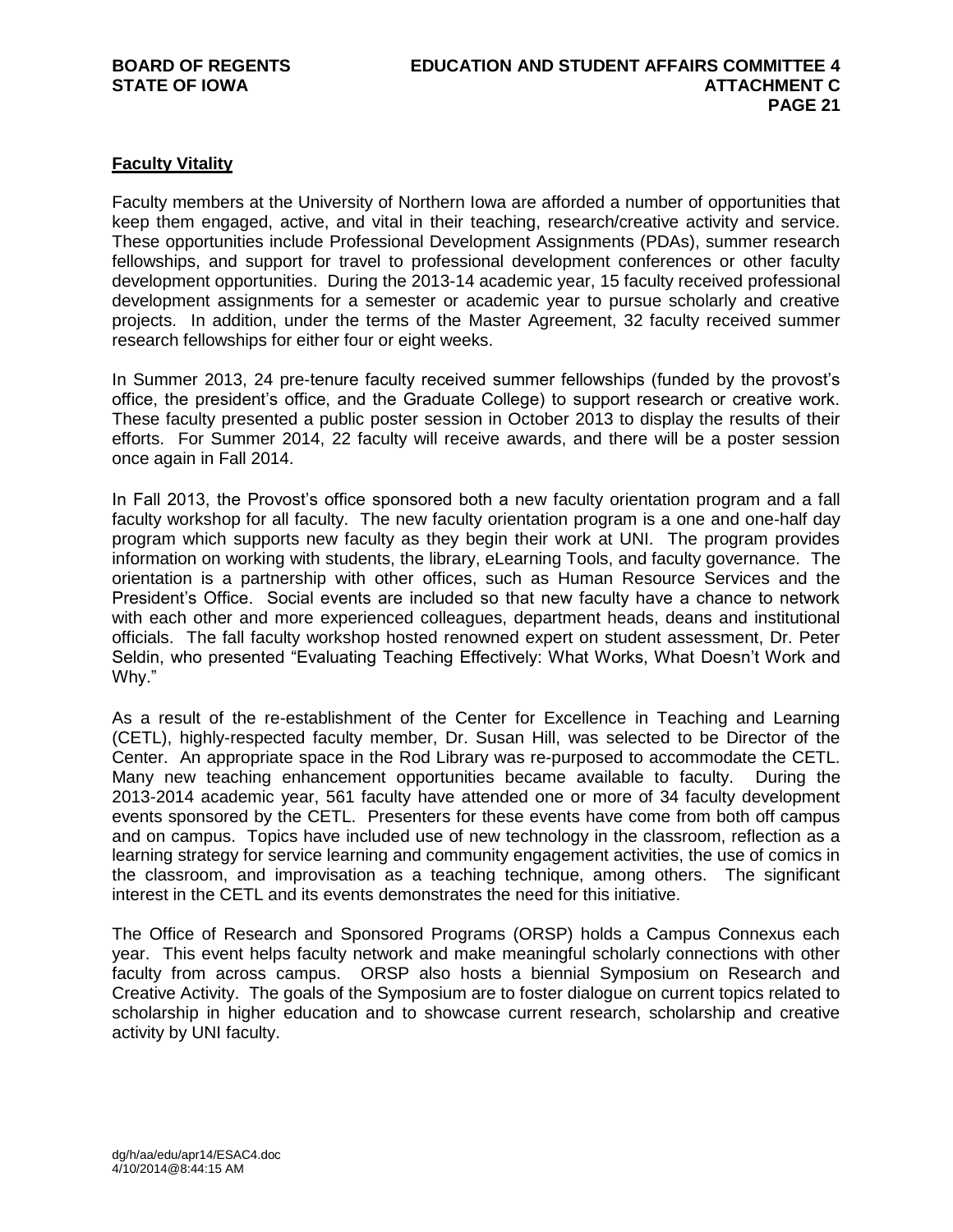Internal funding supported faculty and staff's large and small seed grant proposals. Faculty from all disciplines applied for funds 1) to support scholarship and research/creative activities, 2) to support interdisciplinary work, 3) to encourage student research and creative collaborations, and 4) to promote scholarship leading to commercial products. Several offices provided funding for these internal awards including: Office of the President; Office of the Executive Vice President and Provost; National Science Foundation Experimental Program to Stimulate Competitive Research (EPSCoR); and the Skilled Worker and Job Creation Fund.

Since 2010, the University has been an affiliate of the National Coalition Building Institute (NCBI), which provides a "train-the-trainer" model for diversity initiatives and prejudice reduction. Working with leaders from Student Affairs and Administration and Finance, three faculty members serving as Diversity Fellows manage a campus-wide program aimed at inclusiveness. Over 25 faculty members have received training to allow them to conduct training on campus. Workshops associated with NCBI and sponsored by the Provost's Office are held monthly with the goal of having more campus community members participate in activities that foster inclusion and understanding.

In addition to the many opportunities for faculty that involve their on-campus work, significant funding for faculty development travel was provided through departments, colleges and the Office of the Executive Vice President and Provost. This travel funding allowed faculty to present at professional conferences or to attend meetings that would support and inform their teaching and scholarly activity.

# **Post-Tenure Review**

All review of faculty members' performance at the University of Northern Iowa is specified in the Master Agreement between United Faculty of UNI and the Board of Regents. Under the evaluation provisions of Article Three of this agreement there are three mechanisms for posttenure review of faculty members. First, a tenured assistant or associate professor may apply for a review that may lead to a promotion to either associate or full professor. Second, every tenured faculty member is evaluated by his/her department head each year for assignment of merit pay. Merit pay is awarded on the basis of performance in the areas of teaching, research and service, weighted according to the faculty member's workload (Article 3, Paragraph 3.433). Department heads distribute evaluation standards in the fall of each year and faculty members receive evaluation letters in the spring explaining how they were evaluated using the departmental standards. Third, department heads may conduct other evaluations (Article 3, Subdivision 3.441).

In addition, during 2013-2014, faculty members' workloads were determined by the Active Scholar document. This document was created by a committee made up of the chairs of each college senate, the chair of the university faculty senate, chair of the Council of Academic Department Heads, and an associate dean. The document laid out guidelines for department heads and deans to determine standards for each faculty member to be awarded load credit for research and creative activity. Ninety-seven percent of tenured and pre-tenure faculty at UNI are currently research active and continue to be awarded load credit for research and creative activity.